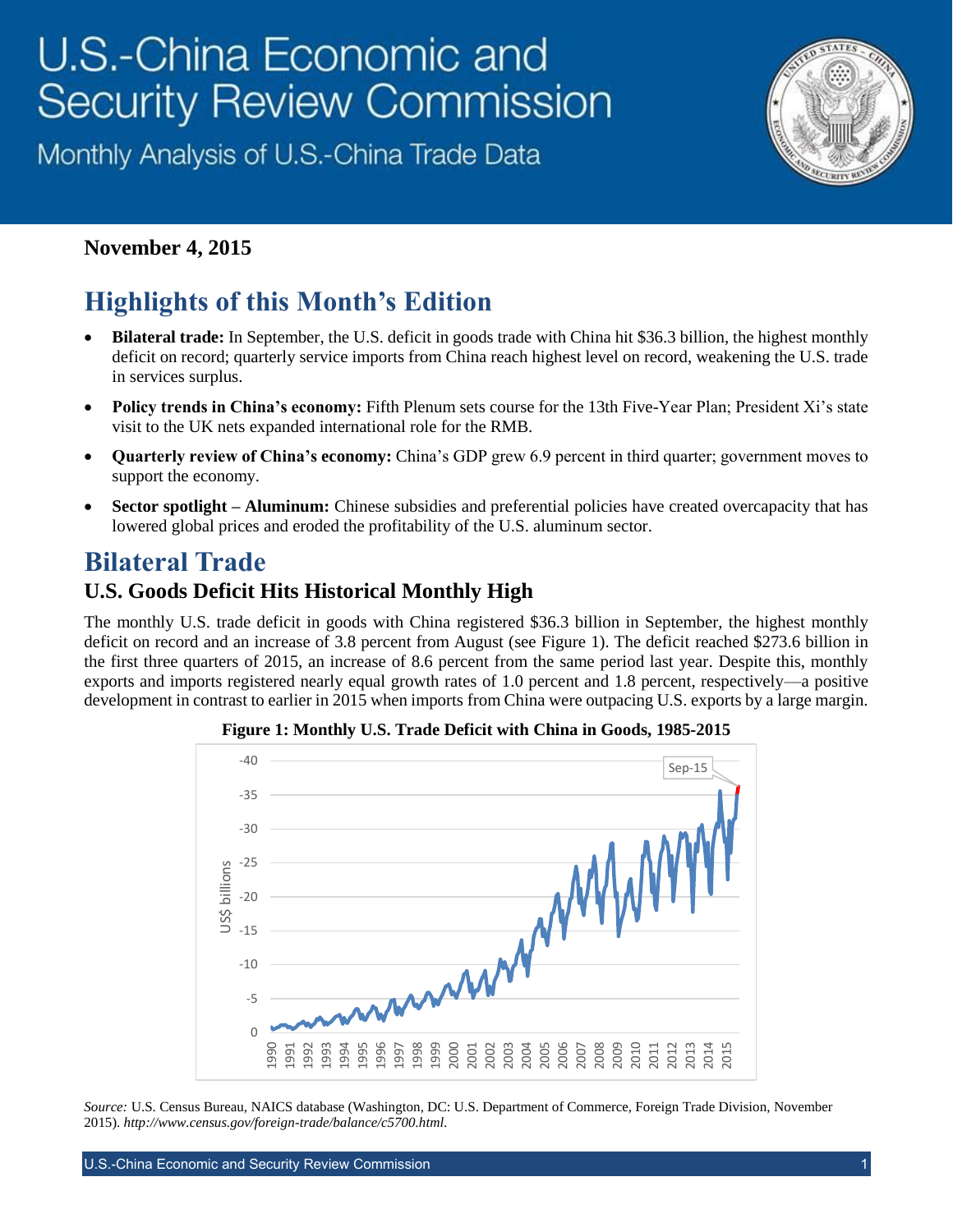In the third quarter of 2015, the U.S. trade deficit with China in goods increased 16.3 percent quarter-on-quarter and 6.4 percent year-on-year (see Table 1) to \$130.9 billion, the highest quarterly deficit this year. The large quarteron-quarter increase was due primarily to a \$14.7 billion jump in imports between the second and third quarters.

| (US\$ billions) |                |         |         |                |          |  |  |  |  |
|-----------------|----------------|---------|---------|----------------|----------|--|--|--|--|
|                 | 2014           |         | 2015    |                |          |  |  |  |  |
|                 | Q <sub>3</sub> | Q4      | Q1      | Q <sub>2</sub> | Q3       |  |  |  |  |
| <b>EXPORTS</b>  | 28.2           | 37.1    | 28.1    | 27.8           | 28.1     |  |  |  |  |
| <b>IMPORTS</b>  | 124.9          | 127.9   | 110.5   | 116.2          | 130.9    |  |  |  |  |
| <b>BALANCE</b>  | $-96.6$        | $-90.8$ | $-82.4$ | $-88.4$        | $-102.8$ |  |  |  |  |

#### **Table 1: Quarterly U.S. Goods Trade with China, 2014-2015**

*Source:* U.S. Census Bureau, NAICS database (Washington, DC: U.S. Department of Commerce, Foreign Trade Division, November 2015). *<http://www.census.gov/foreign-trade/balance/c5700.html>*.

#### **Top Exports and Imports**

Transportation equipment topped the list of U.S. exports to China again in September (see Table 2). At \$2.54 billion, these shipments continued to account for over one quarter of total exports and increased 11.4 percent year-on-year. U.S. exports of computer and electronic products and other machinery also increased at 8.7 percent and 9.4 percent year-on-year, respectively. U.S. agricultural exports replaced waste and scrap as the fifth largest U.S. export to China, registering a value of \$731 million in September. Computer and electronic products remained the largest import category, making up over one-third of total U.S. imports from China and increasing 2.8 percent year-onyear.

#### **Table 2: U.S. Trade with China: Top Five Exports and Imports**

| U.S. Top-Five Exports to China          |            |          | U.S. Top-Five Imports from China |                                         |              |          |                |
|-----------------------------------------|------------|----------|----------------------------------|-----------------------------------------|--------------|----------|----------------|
|                                         |            | Share of | Change<br>over                   |                                         |              | Share of | Change<br>over |
|                                         |            | total    | Sept'14                          |                                         |              | total    | Sept'14        |
|                                         | Exports    | (%)      | (%)                              |                                         | Imports      | (%)      | (%)            |
| Monthly (September 2015)                |            |          |                                  | Monthly (September 2015)                |              |          |                |
| <b>Transportation Equipment</b>         | 2,540,570  | 27.0%    | 11.4%                            | <b>Computer and Electronic Products</b> | 16,469,958   | 36.0%    | 2.8%           |
| <b>Computer and Electronic Products</b> | 1,491,025  | 15.8%    | 8.7%                             | <b>Miscellaneous Manufactures</b>       | 4,610,744    | 10.1%    | 9.1%           |
| Chemicals                               | 1,008,294  | 10.7%    | $-6.9%$                          | <b>Electrical Equipment</b>             | 4,084,847    | 8.9%     | 4.7%           |
| Machinery, Except Electrical            | 739,933    | 7.9%     | 9.4%                             | Apparel and Accessories                 | 3,708,012    | 8.1%     | $-1.9%$        |
| <b>Agriculture Products</b>             | 731,329    | 7.8%     | 0.2%                             | Machinery, Except Electrical            | 2,566,834    | 5.6%     | 4.3%           |
| Other                                   | 2,912,513  | 30.9%    |                                  | Other                                   | 14,260,226   | 31.2%    |                |
| Total                                   | 9,423,664  | 100.0%   |                                  | Total                                   | 45,700,621   | 100.0%   |                |
| Year-to-date (thru Sept 2015)           |            |          |                                  | Year-to-date (thru Sept 2015)           |              |          |                |
| <b>Transportation Equipment</b>         | 19,516,067 | 23.2%    |                                  | <b>Computer and Electronic Products</b> | 123,067,421  | 33.0%    |                |
| <b>Computer and Electronic Products</b> | 12,844,699 | 15.3%    |                                  | <b>Electrical Equipment</b>             | 33, 181, 771 | 8.9%     |                |
| Chemicals                               | 10,109,606 | 12.0%    |                                  | Miscellaneous Manufactures              | 30,030,639   | 8.0%     |                |
| <b>Agriculture Products</b>             | 7,390,606  | 8.8%     |                                  | Apparel and Accessories                 | 26,562,926   | 7.1%     |                |
| Machinery, Except Electrical            | 7,299,685  | 8.7%     |                                  | Machinery, Except Electrical            | 24,724,558   | 6.6%     |                |
| Other                                   | 26,832,835 | 31.9%    |                                  | Other                                   | 135,798,575  | 36.4%    |                |
| <b>Total</b>                            | 83,993,498 | 100.0%   |                                  | <b>Total</b>                            | 373,365,890  | 100.0%   |                |

(US\$ thousands)

*Source:* U.S. Census Bureau, NAICS database (Washington, DC: U.S. Department of Commerce, Foreign Trade Division, November 2015). *http://censtats.census.gov/naic3\_6/naics3\_6.shtml.*

#### **Advanced Technology Products**

The U.S. trade deficit with China in advanced technology products (ATP) reached \$84.8 billion in the first three quarters of 2015, only a slight increase of 0.3 percent from the same period last year (see Table 3). The deficit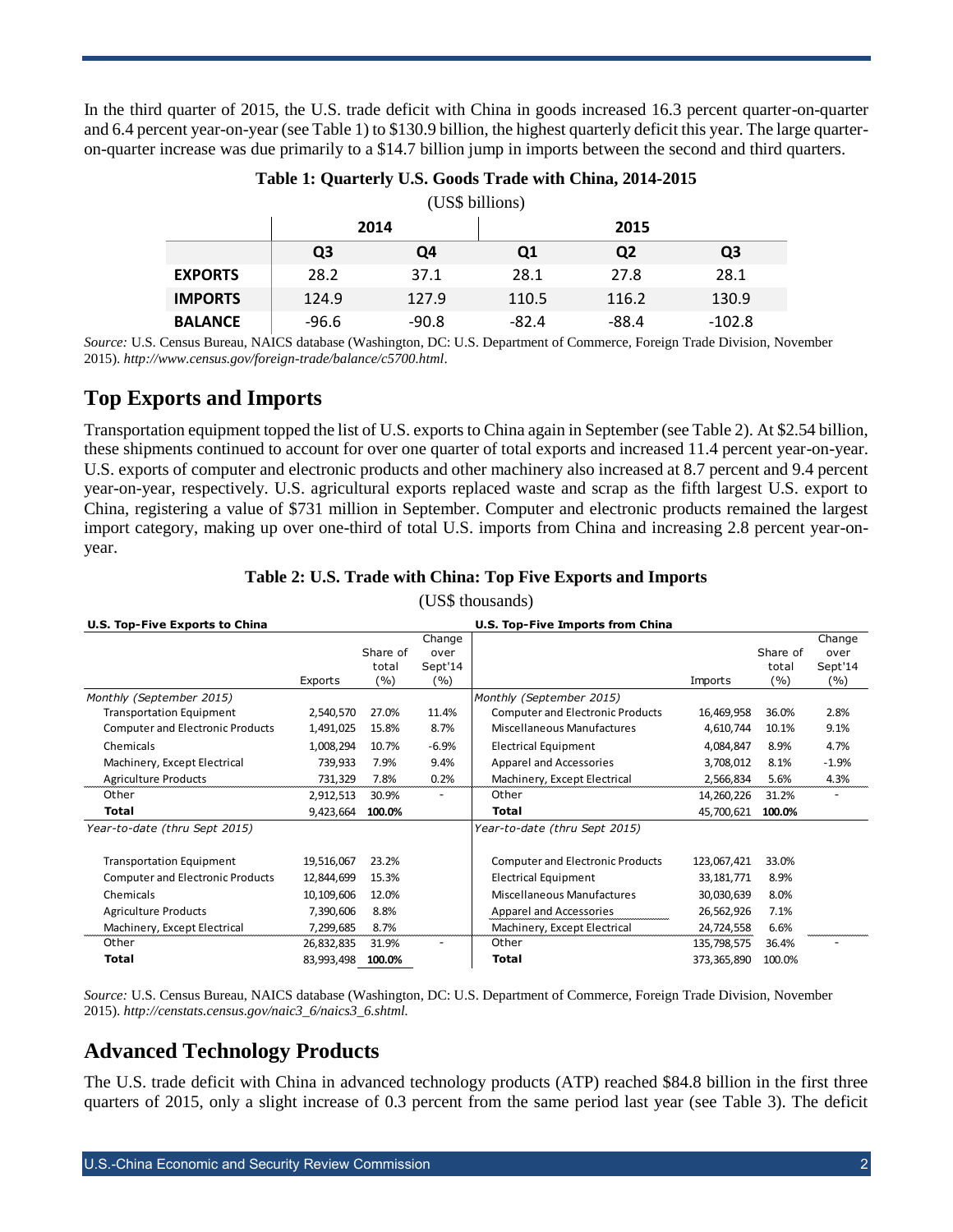continues to be driven primarily by information and communication (ICT) products, which accounted for nearly 90 percent of all ATP imports from China in the first three quarters of 2015. Meanwhile, U.S. aerospace products continue to top the list of ATP exports, accounting for nearly half of U.S. ATP exports to China so far this year.

#### **Table 3: Advanced Technology Products trade, Jan-Sept 2015**

|                                   | Monthly |             |                   | Cumulative year-to-date |         |                    |                    |
|-----------------------------------|---------|-------------|-------------------|-------------------------|---------|--------------------|--------------------|
|                                   |         |             | <b>Balance</b>    |                         |         | <b>YTD Balance</b> | <b>YTD Balance</b> |
|                                   | Exports |             | Imports Sept 2015 | Exports                 | Imports | Sept 2015          | Sept 2014          |
| <b>TOTAL</b>                      | 2,977   | 15,076      | $-12,099$         | 25,528                  | 110,355 | $-84,827$          | $-84,580$          |
| (01) Biotechnology                | 50      | 12          | 38                | 603                     | 87      | 516                | 296                |
| (02) Life Science                 | 309     | 207         | 102               | 2,417                   | 1,785   | 632                | 636                |
| (03) Opto-Electronics             | 45      | 794         | $-749$            | 360                     | 4,960   | $-4,600$           | $-4,625$           |
| (04) Information & Communications | 452     | 13,552      | $-13,100$         | 3,836                   | 98,985  | $-95,149$          | $-92,483$          |
| (05) Electronics                  | 500     | 310         | 190               | 4,455                   | 2,699   | 1,756              | 1,575              |
| (06) Flexible Manufacturing       | 239     | 85          | 154               | 2,111                   | 711     | 1,400              | 1,007              |
| (07) Advanced Materials           | 15      | 31          | $-16$             | 150                     | 312     | $-162$             | -68                |
| (08) Aerospace                    | 1,363   | 67          | 1,296             | 11,406                  | 663     | 10,743             | 9,250              |
| (09) Weapons                      | 0       | 18          | $-18$             | 2                       | 108     | $-106$             | -95                |
| (10) Nuclear Technology           | 4       | $\mathbf 0$ | 4                 | 188                     | 45      | 143                | $-75$              |

(US\$ millions)

*Source:* U.S. Census Bureau, U.S. Trade with China in Advanced Technology Products (Washington, DC: U.S. Department of Commerce, Foreign Trade Division, November 2015). *http://www.census.gov/foreign-trade/statistics/product/atp/2015/09/ctryatp/atp5700.html.*

## **U.S.-China Trade in Services**

The U.S. trade surplus with China in services dropped 39.6 percent between the first and second quarters of 2015 (latest data available), bringing the quarterly surplus down to \$5.57 billion, a decline of \$3.6 billion. The fall in the surplus was due primarily to a 25 percent quarter-on-quarter reduction in service exports to China, likely caused by China's slowing economy. The service sector that suffered the largest quarterly loss in exports to China was travel, which declined 43.9 percent quarter-on-quarter. Meanwhile, service imports from China continued to rise gradually, increasing 10.17 percent quarter-on-quarter and 5.41 percent year-on-year. Notably, service imports from China reached their highest quarterly level on record in the second quarter of 2015, registering at \$3.93 billion (see Figure 2).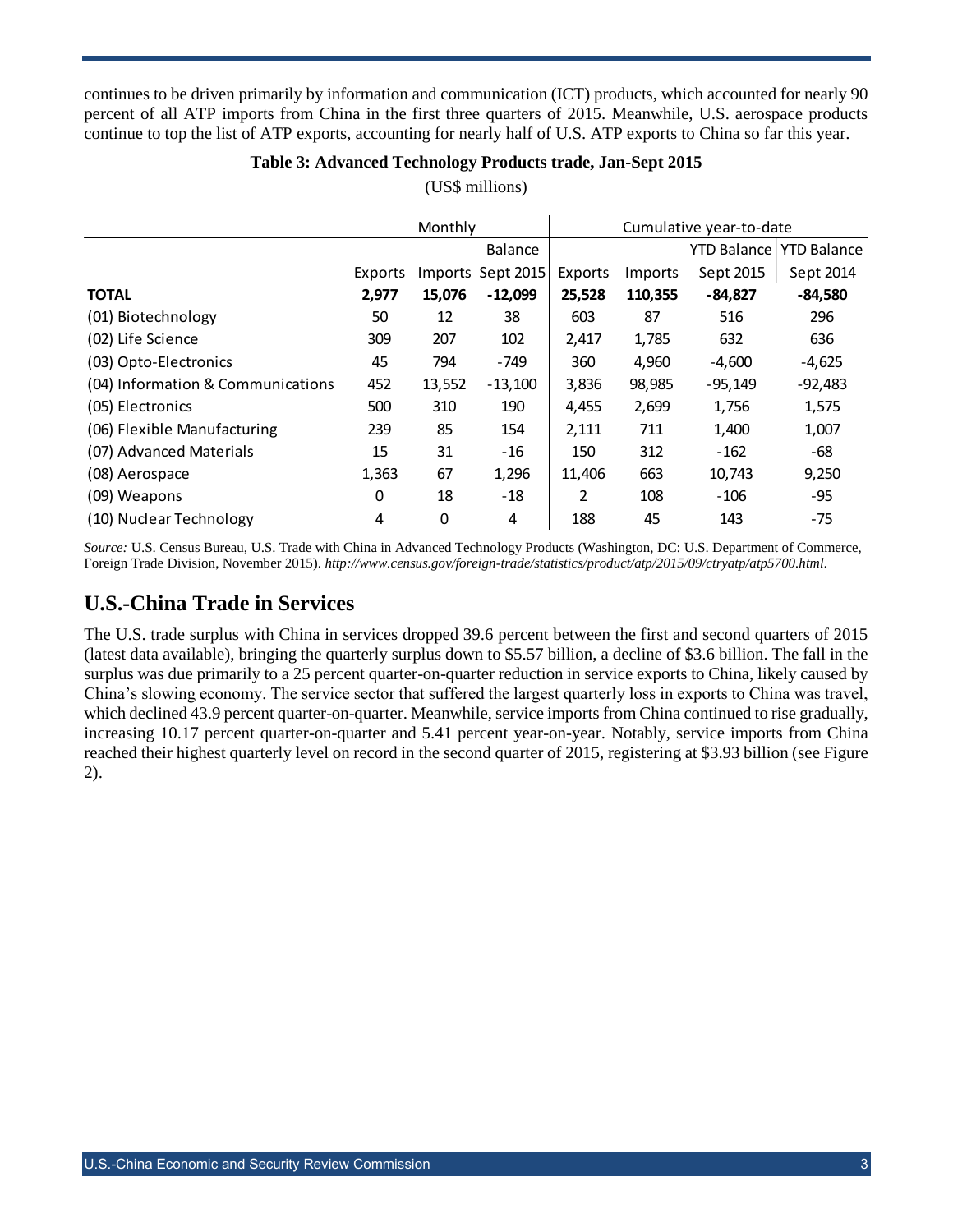

**Figure 2: Service Imports from China, 2010-2015**

*Source:* U.S. Department of Commerce – Bureau of Economic Analysis, U.S. Trade in Goods and Services by Selected Countries and Areas, 1999-Present (Washington, DC: U.S. Department of Commerce, Foreign Trade Division, October 2015).

## **Policy Trends in China's Economy**

#### **Fifth Plenum Sets Course for 13th Five-Year Plan**

The Fifth Plenum of the 18th Communist Party Central Committee (CPCC), which ran October 26–29, laid out the broad goals of China's 13th Five-Year Plan (2016–2020) for national and social development. The Fifth Plenum meetings outlined the country's economic objectives and policy approach through 2020, although these policies will not be adopted officially until early 2016. A communiqué from Beijing, released at the completion of the Plenum, yielded largely expected announcements on social issues, economic growth, and personnel changes within the CPCC.<sup>1</sup> The government unveiled a 6.5 percent gross domestic product (GDP) growth target for the next five years—an ambitious goal given the declining dynamism in China's economy. Outcomes of the Fifth Plenum session include:

 **Ending the "one-child" policy:** In the most notable announcement from the meetings, China declared the end of its decades-old "one-child" policy, allowing couples to have two children instead of one. The law limiting couples to one child was introduced in 1980 to curb the country's rapidly increasing population, but has led to a shrinking labor force<sup>\*</sup> and, because boys are the culturally favored gender, dramatically skewed gender imbalances.<sup>†2</sup> The policy has been criticized for imposing strict fines on couples with more than one child and utilizing severe measures to limit the number of children a woman could have, including sterilization and forced abortion.<sup>3</sup> The policy included a number of exceptions, including for couples living in rural areas whose first child was a girl, and ethnic minorities were exempt.<sup>4</sup> China began easing the one-child policy in 2014, when the law was revised to allow couples to have two children if one spouse was an only child.<sup>5</sup> The economic costs of childrearing have deterred many Chinese families from taking advantage, however; since easing the restrictions, fewer than 1.5 million couples—only 12 percent of those eligible—have applied to have a second child.<sup>6</sup> Despite the decision to end the policy, the high cost of raising a child—estimated at more than \$3,600 a

l \* The size of China's working population (ages 15–59) has fallen by 9.6 million workers since 2012. Bloomberg, "China's One-Child Policy Backfires as Labor Pool Shrinks Again," January 20, 2015. *[http://www.bloomberg.com/news/articles/2015-01-20/china-s-one](http://www.bloomberg.com/news/articles/2015-01-20/china-s-one-child-policy-backfire-deepens-as-labor-pool-shrinks)[child-policy-backfire-deepens-as-labor-pool-shrinks](http://www.bloomberg.com/news/articles/2015-01-20/china-s-one-child-policy-backfire-deepens-as-labor-pool-shrinks)*.

<sup>†</sup> In 2008, the number of boys in China exceeded the number of girls by 1.22 to 1. Bill Powell, "Gender Imbalance: How China's One-Child Law Backfired on Men," *Newsweek*, May 28, 2015. *[http://www.newsweek.com/2015/06/05/gender-imbalance-china-one-child](http://www.newsweek.com/2015/06/05/gender-imbalance-china-one-child-law-backfired-men-336435.html)[law-backfired-men-336435.html](http://www.newsweek.com/2015/06/05/gender-imbalance-china-one-child-law-backfired-men-336435.html)*.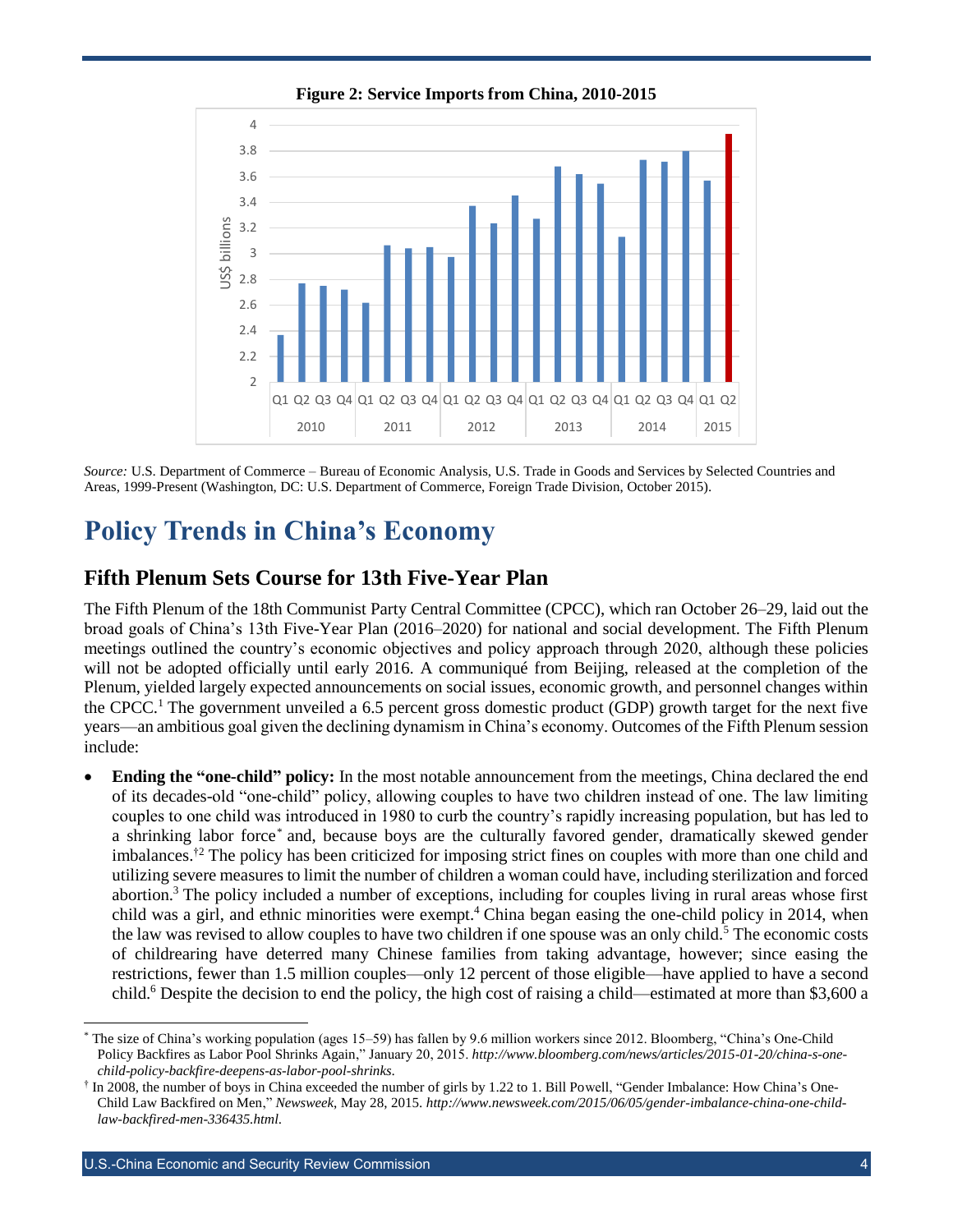year between birth and age 18—could inhibit any significant demographic shifts in the short term.<sup>7</sup> The Plenum announcement did not specify when the new policy would be put in place, but stated the decision was intended to "actively take action on [the] aging population."<sup>8</sup>

- **Continuing economic rebalancing:** China reaffirmed its commitment to economic reform, emphasizing a consumption- and innovation-led growth model to sustain "medium-to-high pace" economic development through 2020.<sup>9</sup> China will aim to double its GDP and the per capita income of urban and rural residents from 2010 levels by 2020.<sup>10</sup> To double its economy to \$12 trillion by 2020, official statements from the Chinese government have set target GDP growth at 6.5 percent annually, down from the 7 percent annual growth target in the 12th Five-Year Plan. China, which is in the midst of its worst period of economic growth since 2009, unveiled vague plans to boost manufacturing and increase investments in research and development.<sup>11</sup> The communiqué also called for continuing incremental market liberalization, reducing government interference in price-setting, and moving toward a more sustainable growth model.<sup>12</sup> According to the Plenum announcements, restrictions on resource distribution will be lifted, limiting the state's tight control over resource allocation.<sup>13</sup>
- **Strengthening the social system:** Beijing announced plans to expand insurance coverage, reduce restrictions on urban housing, and increase access to education. The communiqué included plans to provide universal social security coverage for the country's aging population<sup>\*</sup> through increased state funding, though no specific spending figures—public or private—were proposed.<sup>14</sup> The announcement also set goals for improving the welfare system, including deepening health care reform to provide universal coverage for all rural and urban residents.<sup>15</sup> Furthermore, vague plans to ease limits on the household registration system, known in China as the *hukou* system, would address the country's rapid urbanization and allow more Chinese citizens to gain residence in urban areas.<sup>16</sup> To improve education quality and promote balanced development, China also announced plans to promote high school and primary education for all citizens and exempt poor families from tuition fees for secondary education.<sup>17</sup>
- **Enforcing strict environmental standards:** China reiterated its pledge to address climate change, laying out plans for strict environmental regulations and the transition to alternative energy sources.<sup>18</sup> In particular, China signaled plans to limit coal consumption and address shortcomings in water, air, and soil pollution standards.<sup>19</sup> To bolster local government accountability for sustainable development, the communiqué indicated government officials will be held responsible for environmental damage done in their jurisdiction.<sup>20</sup> Grant permissions for large construction and urban planning projects will also be reformed to adhere to environmental regulations.<sup>21</sup>
- **Personnel changes:** Ten CPCC members—many of whom are under investigation for corruption charges were dismissed from their positions. Among the Central Committee members or alternate members removed from their posts were Ling Jihua, an advisor to former president Hu Jintao; Zhou Benshun, a former party secretary in Hebei Province; and Yang Dongliang, the former director of the State Administration of Work Safety. All three are subjects of ongoing corruption investigations.<sup>22</sup> To fill the ten CPCC vacancies, three local officials—Liu Xiaokai of Guizhou Province, Chen Zhirong of Hainan Province, and Jin Zhenji of Jilin Province—were announced as new members during the Plenum meetings.<sup>23</sup> Some anticipated personnel changes did not occur: Zhang Youxia, who many predicted would be promoted to Central Military Commission vice chairman, remains director of the general armament department and one of President Xi Jinping's most trusted advisors.<sup>24</sup>

## **President Xi on State Visit to United Kingdom**

President Xi traveled to London this October for his first state visit to the United Kingdom where he met with Prime Minister David Cameron, addressed the House of Lords and House of Commons, was introduced to the royal family, and toured the facilities of Chinese and UK companies. UK and international media sources remarked on, and in

<sup>\*</sup> By 2050, Chinese residents over 65 years old will account for 39 percent of the total population older than 15, up from 13 percent in 2015. Gabriel Wildau, "China Pension Reform Targets Civil Servant Privileges," *Financial Times*, January 15, 2015. *<http://www.ft.com/intl/cms/s/0/3141eb64-9c97-11e4-a730-00144feabdc0.html#axzz3qLStXzQg>*.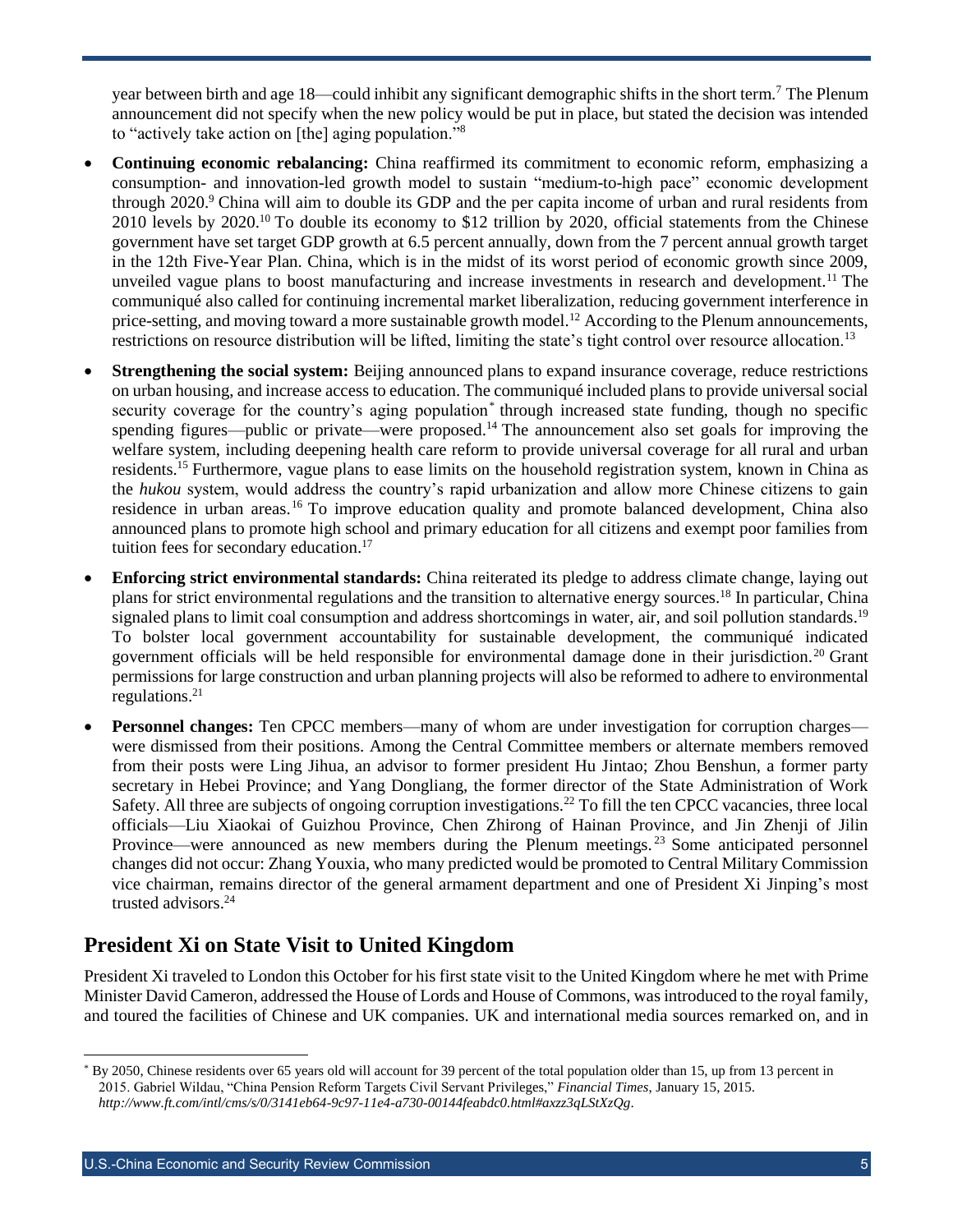some cases criticized, the lavish welcome offered to President Xi by Cameron's administration.<sup>25</sup> The two sides agreed to increase investment and economic ties between London and Beijing, taking several steps to internationalize the renminbi (RMB) and establish London as a hub for China's financial needs. The United Kingdom also granted access to Chinese investment in its nuclear sector, which may empower Chinese nuclear firms to become more globally competitive. The two sides also advocated for closer financial and trade ties between Europe and China, and arrived at a cybersecurity agreement very similar to the one reached between President Obama and President Xi in September. Human rights issues, while frequently featured in media coverage, did not appear to be a central part of the official agenda.

#### **UK-Chinese Investment**

Increasing trade and investment appeared to be the principle purpose of President Xi's visit. At the close of the visit, the UK government announced that up to \$60 billion of Chinese investment into the United Kingdom had been secured, although much of this investment included commitments that had previously been announced.<sup>26</sup> In particular, President Xi and Prime Minister Cameron announced what they considered their "flagship" cooperation project: Chinese investment in the Hinkley Point nuclear power station.<sup>27</sup> China General Nuclear (GCN), a stateowned nuclear power construction company, will invest \$9 billion for a one-third stake in the project.<sup>28</sup> Hinkley Point is the first new nuclear power plant in the United Kingdom in at least a decade, and GCN is partnering with Électricité de France (EDF), a French nuclear supplier, to construct the plant.<sup>29</sup> EDF will hold the majority stake in the project.<sup>30</sup>

While Hinkley Point represents a foothold in the UK market for Chinese nuclear suppliers, of greater consequence is the Chinese bid to construct the reactor for the upcoming Bradwell plant. CGN is currently slated to take a controlling stake in the Bradwell nuclear plant east of London. The Bradwell plant will be the first plant in a developed country to run a Chinese-designed reactor.<sup>\*</sup> A successfully operating Bradwell plant would present CGN as a safe and effective nuclear supplier, as the facility would have to comply with the United Kingdom's comprehensive nuclear safety regulations. UK Energy Secretary Amber Rudd noted, "They (CGN) very much want to have their design up and running in the UK…. Because we have such tough standards of regulation everyone can have confidence they are safe and show that they have a great operation to take elsewhere."<sup>31</sup> A safely run CGN plant would establish the company as a legitimate global competitor for nuclear contracts. Some media sources presented Chinese investment in Hinkley as a quid pro quo for the contract to build the Bradwell plant.<sup>32</sup>

Chinese reactor designs are largely based on Western nuclear designs which have occasionally been acquired through technology transfer agreements.<sup>33</sup> For example, the Chinese CAP1400 reactor, is based on Westinghouse's AP1000 reactor.<sup>34</sup> Westinghouse delivered plans for the AP1000 to a Chinese partner in 2007 as part of a technology transfer to gain greater access to the Chinese market.<sup>35</sup> Having incorporated Western technology, Chinese nuclear firms are now poised to offer domestically-designed reactors on the international market.

#### **Internationalization of the RMB, Closer Economic Ties**

Prime Minister Cameron and President Xi took steps to further RMB internationalization and establish London as its premier trading center outside of Asia. Since 2012, Chinese banks have been issuing RMB-denominated bonds in London with the backing of the UK Treasury. The UK government seeks to establish London's financial sector as the leading edge of trade in RMB-denominated assets outside of Asia, and became the first foreign market to raise these assets for a Chinese bank outside of Hong Kong.<sup>36</sup> From 2012 to 2014, at least four RMB bonds have been raised in London, often with the participation of American banks.<sup>37</sup> During President Xi's visit, the People's Bank of China (PBOC) issued its first overseas bond for \$4.7 billion in London.<sup>38</sup> Both President Xi and Prime Minister Cameron welcomed this development and supported further growth in London's RMB-based financial market.<sup>39</sup> At the same time, Prime Minister Cameron supported the inclusion of the RMB in the International

 $\overline{\phantom{a}}$ 

<sup>\*</sup> CGN has also bid to develop a nuclear plant at Sizewell in Suffolk with EDF. However CGN will maintain a minority position in this plant and it does not appear that it will use Chinese reactor technology. Emily Gosden, "New Nuclear Plant at Hinkley Point to Begin Construction 'Within Weeks,'" *Telegraph,* October 21, 2015.

*[http://www.telegraph.co.uk/news/earth/energy/nuclearpower/11945485/Nuclear-go-ahead-construction-of-new-plant-to-begin-within](http://www.telegraph.co.uk/news/earth/energy/nuclearpower/11945485/Nuclear-go-ahead-construction-of-new-plant-to-begin-within-weeks.html)[weeks.html](http://www.telegraph.co.uk/news/earth/energy/nuclearpower/11945485/Nuclear-go-ahead-construction-of-new-plant-to-begin-within-weeks.html)*.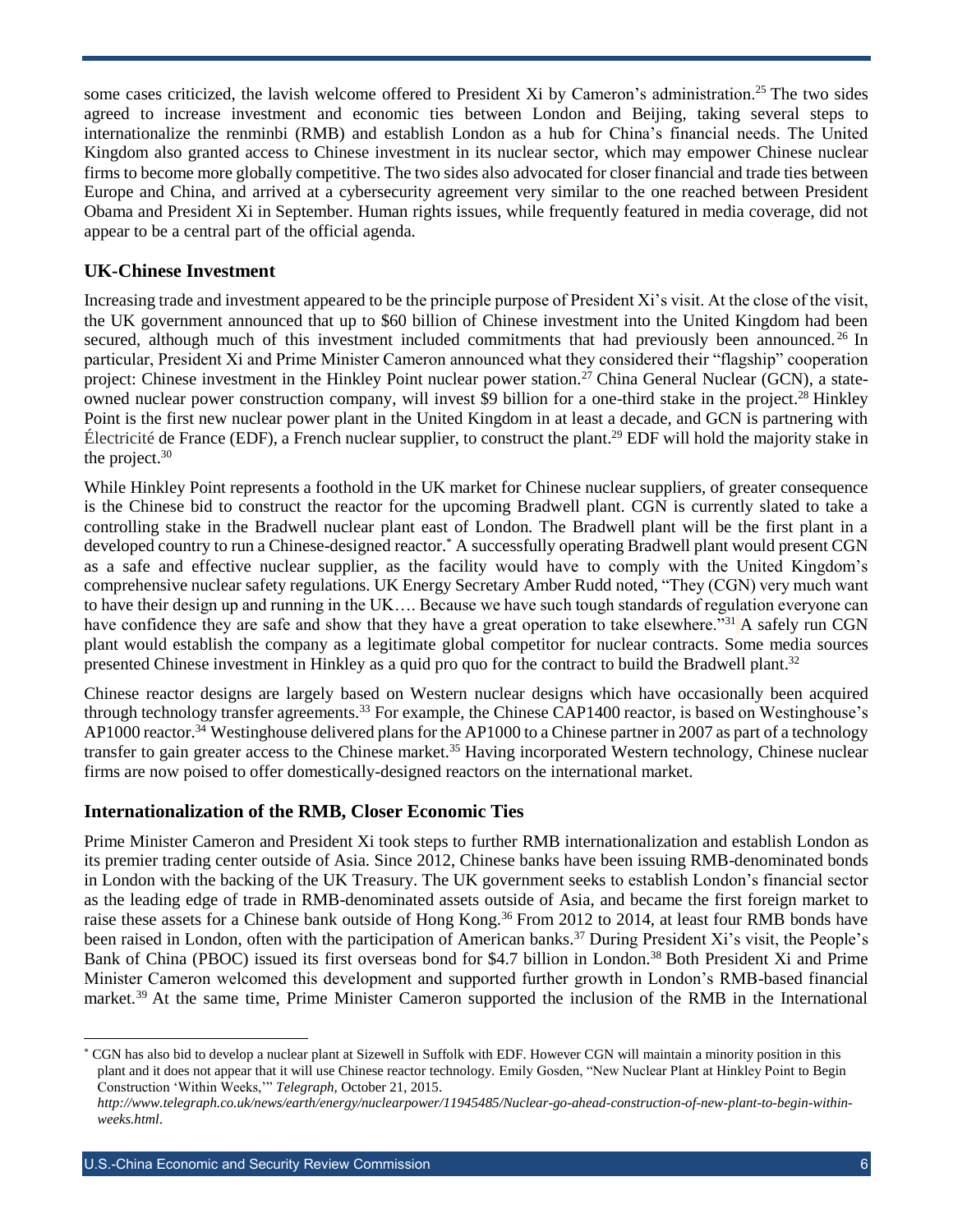Monetary Fund's (IMF) special drawing rights basket.<sup>40</sup> The IMF is considering including the RMB in its basket of reserve currencies that member countries can draw on for international reserves. If the IMF approves the RMB as a reserve currency, the value of RMB assets will likely increase as central banks add them to their reserves.<sup>41</sup> Last October the United Kingdom further pushed for international use of the RMB by issuing a \$460 million UK sovereign RMB-denominated bond for its own reserves, becoming the first Western country to do so. Chancellor of the Exchequer George Osborne noted that in order to support investment and employment, it was important to "make sure China's currency is used and traded here."<sup>42</sup>

Prime Minister Cameron and President Xi also announced a feasibility study for a connection between the London and Shanghai stock exchanges, and called for the launch of a feasibility study for a China-EU free trade agreement.<sup>43</sup> As part of the ongoing negotiations for an EU-China investment treaty, Chinese negotiators reportedly pushed for a full free trade agreement in 2014. Prime Minister Cameron has supported such an agreement in the past; currently, however, both sides have only agreed to examine the feasibility of a free trade agreement.<sup>44</sup> Significant practical problems may limit the feasibility of the stock connect program—notably the significant time difference between Shanghai and London and the requirement that both markets be open simultaneously for settlements.<sup>45</sup>

#### **Cybersecurity**

Following the September U.S.-China agreement prohibiting economic cyber theft, the United Kingdom and China agreed to a nearly identical commitment, with each side promising not to support or engage in online theft of intellectual property, trade secrets, or confidential business information.<sup>46</sup> The agreement does not apply to cyber threats regarding non-economic information. In contrast to the U.S. visit, there was no talk of UK economic sanctions prior to President Xi's arrival. UK firms have been the target of many online attacks.

# **Quarterly Review of China's Economy**

#### **China's Third Quarter Growth Higher than Expected at 6.9 Percent**

In the third quarter of 2015, China's GDP growth continued the slowing trend set in the first half of the year—7 percent in each of the first two quarters—to reach 6.9 percent on an annualized basis, the weakest rate since early 2009. Given that China's economy experienced a host of economic ills in the third quarter, including the bursting of the stock market bubble,<sup>\*</sup> some economists questioned the validity of the official GDP data.<sup>47</sup>

While 6.9 percent growth is within the official GDP target of "approximately 7 percent" for 2015,<sup>48</sup> actions by the Chinese government suggest a high degree of concern over the economy's deceleration. The Chinese government started introducing measures to boost growth even before the government's intervention during the stock market turmoil. The PBOC has attempted to stimulate the economy by lowering interest rates six times since November 2014 to encourage borrowing; it has also reduced banks' reserve requirement ratios (RRR) four times since February to loosen lending.<sup>49</sup>

In addition to the broad-based credit loosening, which tends to favor the inefficient state-owned sector, China's government is introducing measures more likely to help small and private enterprises. On October 23, the PBOC announced it was eliminating the ceiling on bank deposit interest rates for all maturities.<sup>50</sup> This is the latest in a series of moves by the government to liberalize interest rates: Beijing previously removed the floor on lending rates, and in August, the PBOC removed the ceiling for depots above one year. In principle, liberalized deposit rates means Chinese households—which long have been subject to financial repression† benefiting the state sector could enjoy higher earnings on their savings. However, fearing competition for depositors could destabilize China's banking sector, the PBOC said it will continue to manage rates.<sup>51</sup>

l \* For more on the stock market collapse and the government's rescue efforts, see U.S.-China Economic and Security Review Commission, *Monthly Analysis of U.S.-China Trade Data*, July 7, 2015. *<http://www.uscc.gov/trade-bulletin/july-2015-trade-bulletin>*.

<sup>†</sup> The Chinese government's control over deposit rates had often meant interest earned by depositors was below the inflation rate—a negative rate of return. This system hugely benefitted state-owned enterprises and other favored projects, which received cheap loans from state-owned banks. For more, see Nicholas R. Lardy, "Financial Repression in China," *Peterson Institute for International Economics*, September 2008. *<http://www.iie.com/publications/interstitial.cfm?ResearchID=999>*.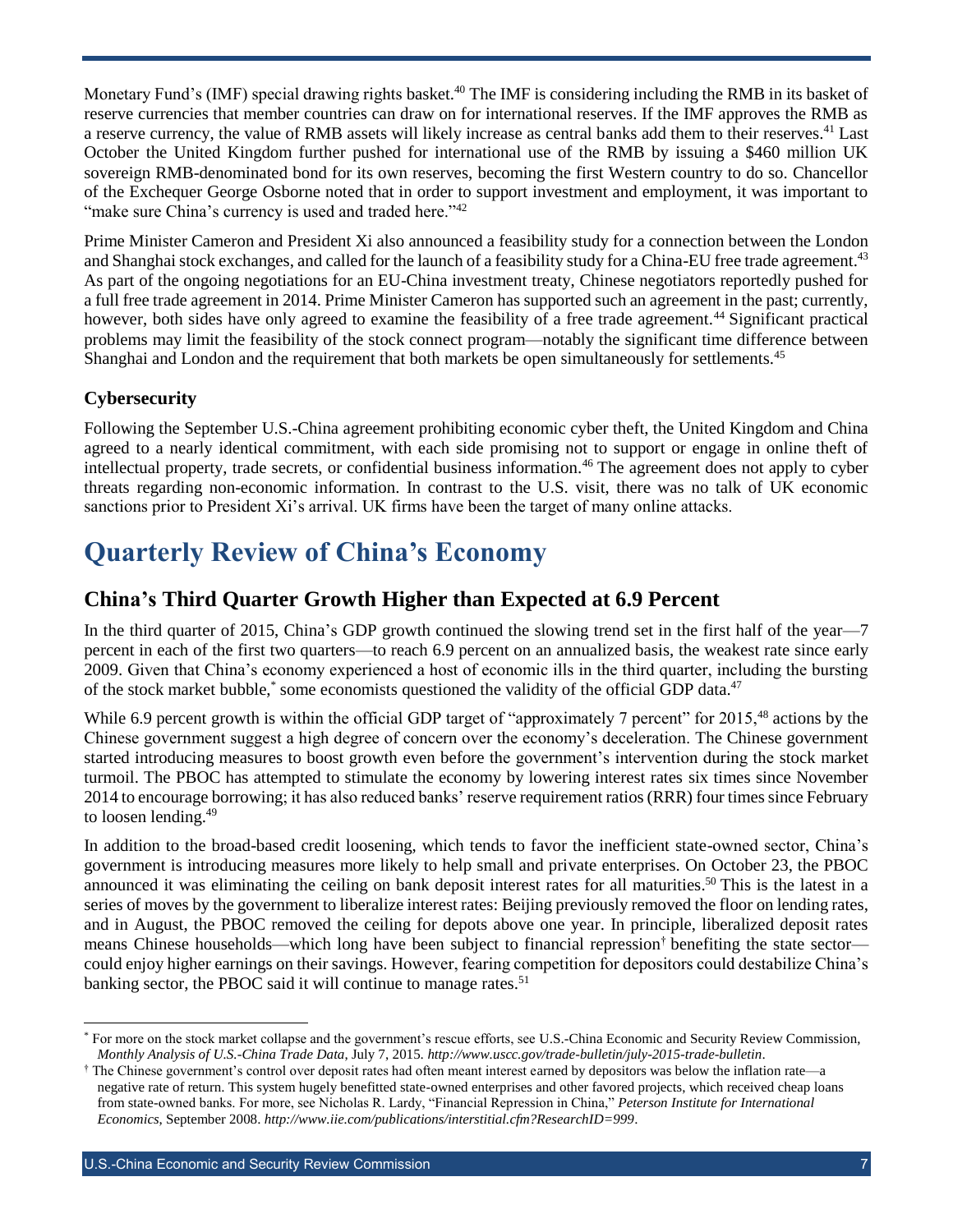Fixed asset investment, a key pillar of China's traditional growth model, expanded just 8.5 percent year-on-year in the third quarter (see Figure 3). In addition, China's disposable income per capita increased just 7.7 percent yearon-year in the third quarter, barely up from 7.6 percent in the second quarter.<sup>52</sup>





The stronger-than-anticipated third quarter was supported in large part by a small recovery in consumption and a resilient service sector, which grew 8.6 percent, up from 8.5 percent in the second quarter (see Figure 4). Retail sales of domestic goods and services, a proxy figure for overall consumption, grew at 10.8 percent year-on-year in September 2015, up from just 9.9 percent in April 2015 and 10.4 percent in August 2015 (see Figure 5).



(quarterly, year-on-year)



*Source:* China's National Bureau of Statistics via CEIC data.

*Source:* China's National Bureau of Statistics via CEIC data.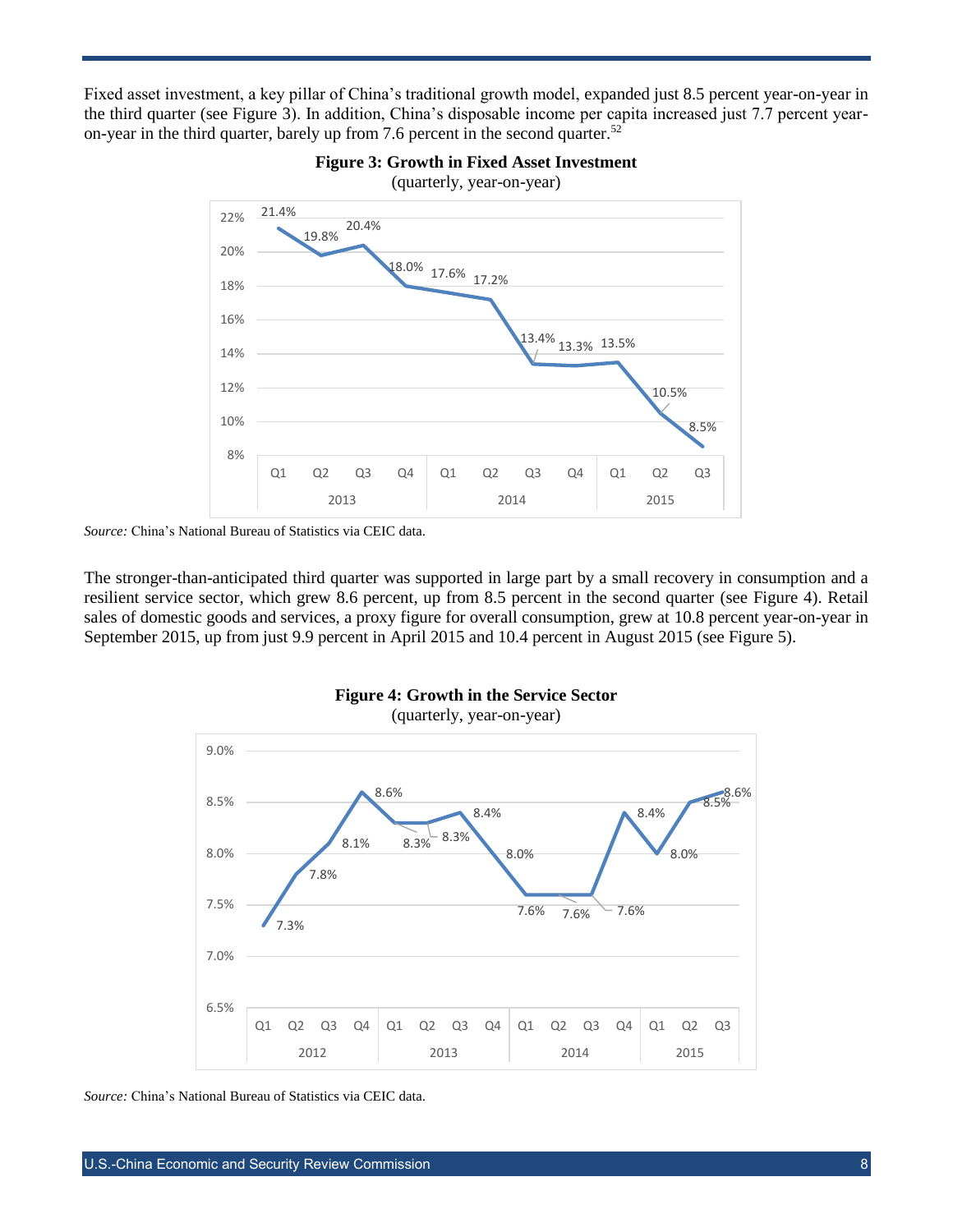

**Figure 5: China Retail Sales of Consumer Goods**

*Source:* China's National Bureau of Statistics via CEIC data.

Like investment, manufacturing activity has been deteriorating. The Caixin/Markit unofficial estimate shows China's manufacturing Purchasing Managers' Index (PMI) at 48.3 in October, up from 47.2 in September 2015 (a reading above 50 points distinguishes growth from contraction).<sup>53</sup> The September PMI was the lowest reading since March 2009 and, together with an ongoing fall in factory employment, raises fears that China's slowdown might be worsening. 54

Adding to the woes were Chinese global exports, which contracted 5.9 percent year-on-year in the third quarter of 2015 (see Figure 6). Coupled with a contraction of nearly 14.5 percent for imports compared to the third quarter of last year, China's production rate is unlikely to increase in the short term.





*Source:* China's Administration of Customs via CEIC data.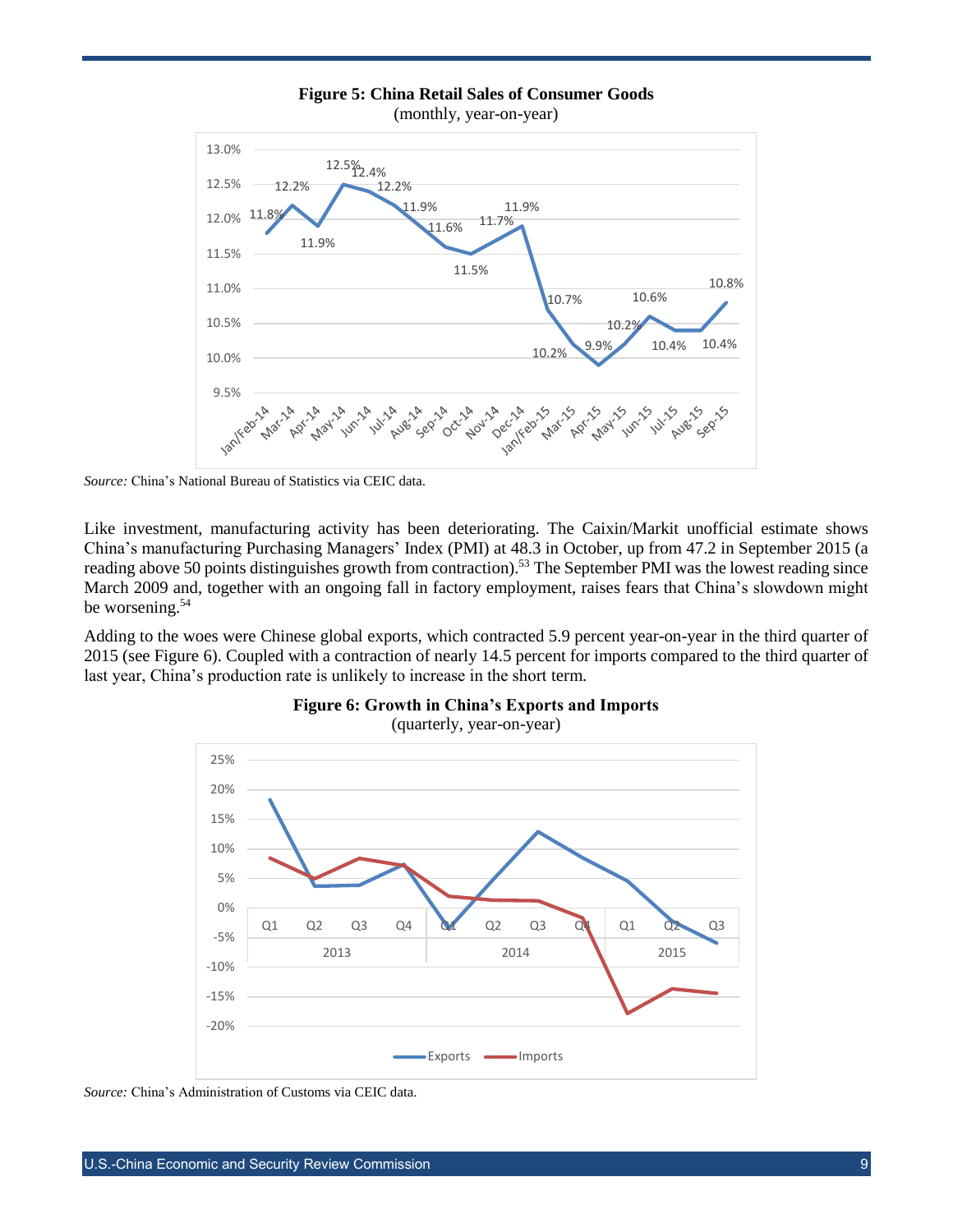# **Sector Spotlight: U.S. Aluminum Sector under Pressure from China**

Strong Chinese government support for its domestic aluminum sector has created vast overproduction, lowering global prices and squeezing the profitability of U.S. aluminum firms. Aluminum prices have dropped 27 percent over the past year and are at their lowest in the last six years.<sup>55</sup> While the U.S. and other global aluminum firms are restructuring and cutting back production to minimize financial losses, the Chinese government is stepping in to expand capacity and encourage exports, placing the entire U.S. aluminum smelting system at risk.<sup>56</sup> In response to the deluge of subsidized Chinese exports, the U.S. Department of Commerce (DOC) has applied antidumping and countervailing duties on specific Chinese aluminum products, but improper labeling and transshipping of products are circumventing these protections.

## **China's Emergence as a Major Aluminum Consumer and Producer**

In the last 15 years, China has become the world's largest consumer and producer of aluminum, with consumption growing at around 16 percent each year since 2000, compared with only 1 percent annual growth in the rest of the world.<sup>57</sup> Boston Consulting Group attributes China's rising aluminum consumption to its massive investments in real estate and infrastructure and its role as the world's largest assembler and manufacturer of electronic equipment.<sup>58</sup> Aluminum is primarily used in packaging materials, the automotive and transportation sectors, and architecture and building due to its military-grade durability, light weight, strength, resistance to corrosion, and limitless recyclability.<sup>59</sup> In China, buildings and construction account for 23 percent of aluminum consumption, electric cables and equipment for 21.4 percent, and transportation<sup>\*</sup> for 29.9 percent (see Figure 7).<sup>60</sup> In 2015, China is expected to account for half of global aluminum consumption.<sup>61</sup> While China's growth has slowed over the last year, it is expected to remain one of the largest drivers of aluminum demand for the next decade, and forecasted to account for 59 percent of global aluminum consumption by  $2025$ .<sup>62</sup>



#### **Figure 7: China's Consumption of Aluminum by Industry, 2013**

*Source:* Wood Mackenzie via RUSAL, "China." *http://www.rusal.ru/en/aluminium/key\_markets/china.aspx.* 

China has rapidly become the world's largest producer of aluminum (see Figure 8).<sup>63</sup> To meet its rising domestic demand and support employment, China's government has been subsidizing the domestic aluminum sector through

 $\overline{a}$ 

<sup>\*</sup> For example, around 80 percent of an aircraft's unladen weight is made of aluminum. International Aluminum Institute, "Aluminum in Transport," 2012. *<http://transport.world-aluminium.org/index.php?id=93&L=0>*.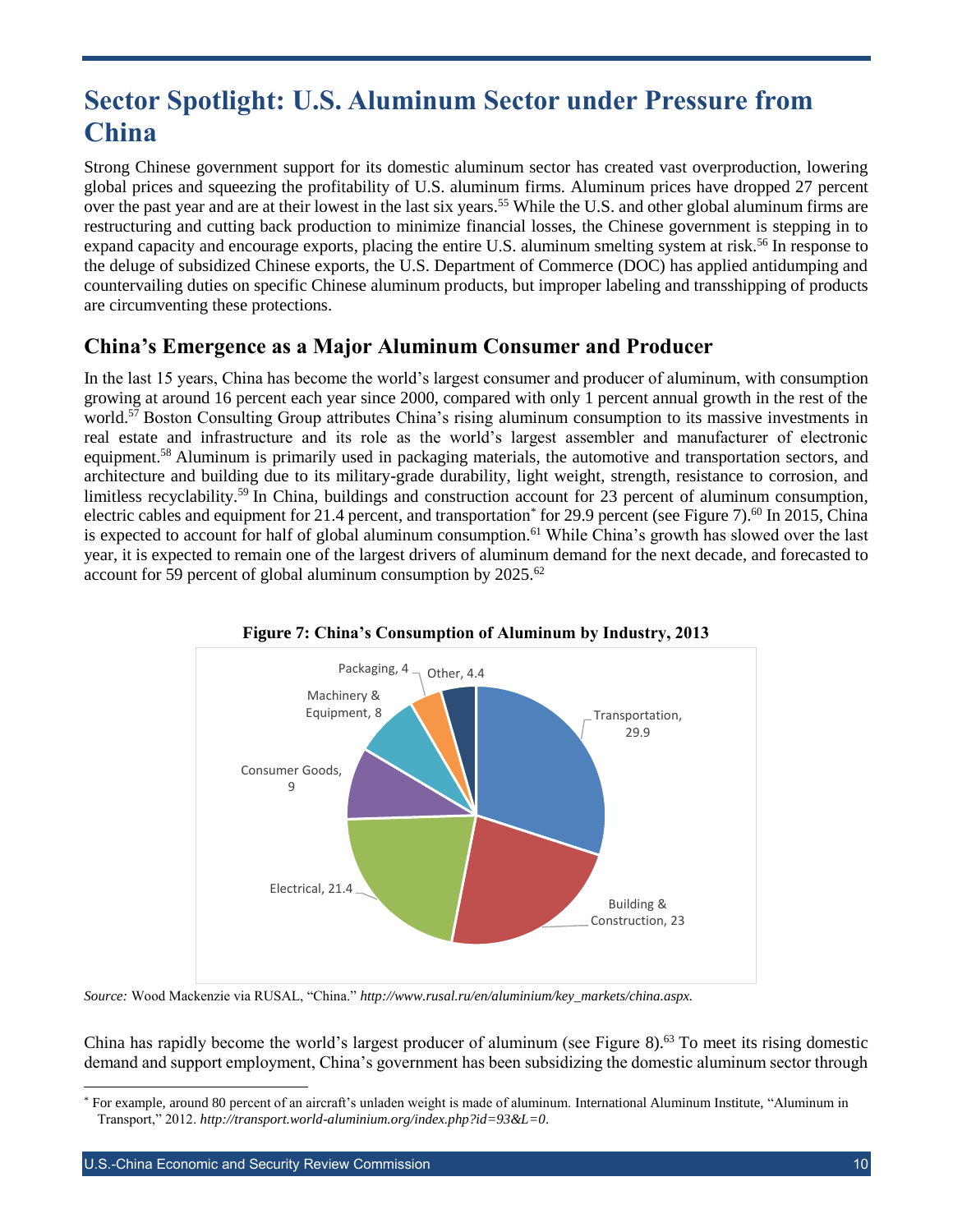direct grants, interest free loans, transfers of low cost state-owned land, and preferential regulatory treatment.<sup>64</sup> China's aluminum production has grown over seven-fold from 2.8 million metric tons in 2000 to 23.8 million metric tons in the first nine months of 2015.<sup>65</sup> As of September 2015, China accounts for 54.9 percent of global primary aluminum production.<sup>66</sup> As a result of this expansion in production, China can meet a greater share of its domestic demand. For example, China has gone from importing nearly all of its aluminum sheets for beverage cans in 2009 to producing 40 percent domestically by  $2011$ .<sup>67</sup>





*Note:* Data are monthly figures.

l

*Source:* International Aluminum Institute, "Primary Aluminum Production," October 20, 2015. *World Aluminum*, *[http://www.world](http://www.world-aluminium.org/statistics/)[aluminium.org/statistics/](http://www.world-aluminium.org/statistics/)*.

Chinese aluminum firms have also become some of the world's largest producers; of the top ten largest aluminum producers in 2013, half were Chinese firms (Figure 9).<sup>68</sup> The state-owned Aluminum Corporation of China Limited (Chalco) \* is China's largest aluminum producer and the world's second-largest producer. China Power Investment Corporation (CPI) is also a state-owned enterprise and the world's sixth-largest producer. In September 2015, staterun newspaper *China Daily* announced a proposed merger between CPI's aluminum business and Chinalco that would create the world's largest aluminum firm, with more than 7 million metric tons of annual capacity.<sup>69</sup> This merger is part of a broader Chinese policy to combine state-owned enterprises that are competing in the same industry.† However, most of these smelters are losing money. For example, Chinalco's largest smelter, accounting for an eight of production, has recorded \$313 million (RMB 1.99 billion) in losses since 2011.<sup>70</sup> Efforts to close costly smelters and reduce overcapacity have been unsuccessful because of local government resistance.<sup>71</sup> In

<sup>\*</sup> Chalco was established in September 2001 as a joint stock company. Its parent and holding company is the Aluminum Corporation of China (Chinalco), which is wholly-owned by the State-owned Assets Supervision and Administration of the State Council. Aluminum Corporation of China Limited, *2014 Annual Report*. *[http://www.chalco.com.cn/zlgfen/rootfiles/2015/04/23/1429749255321579-](http://www.chalco.com.cn/zlgfen/rootfiles/2015/04/23/1429749255321579-1429749255323762.pdf) [1429749255323762.pdf.](http://www.chalco.com.cn/zlgfen/rootfiles/2015/04/23/1429749255321579-1429749255323762.pdf)* 

<sup>†</sup> For more information on China's state-owned enterprise reforms, see U.S.-China Economic and Security Review Commission, *Monthly Analysis of U.S.-China Trade Data,* October 6, 2015, 7–8.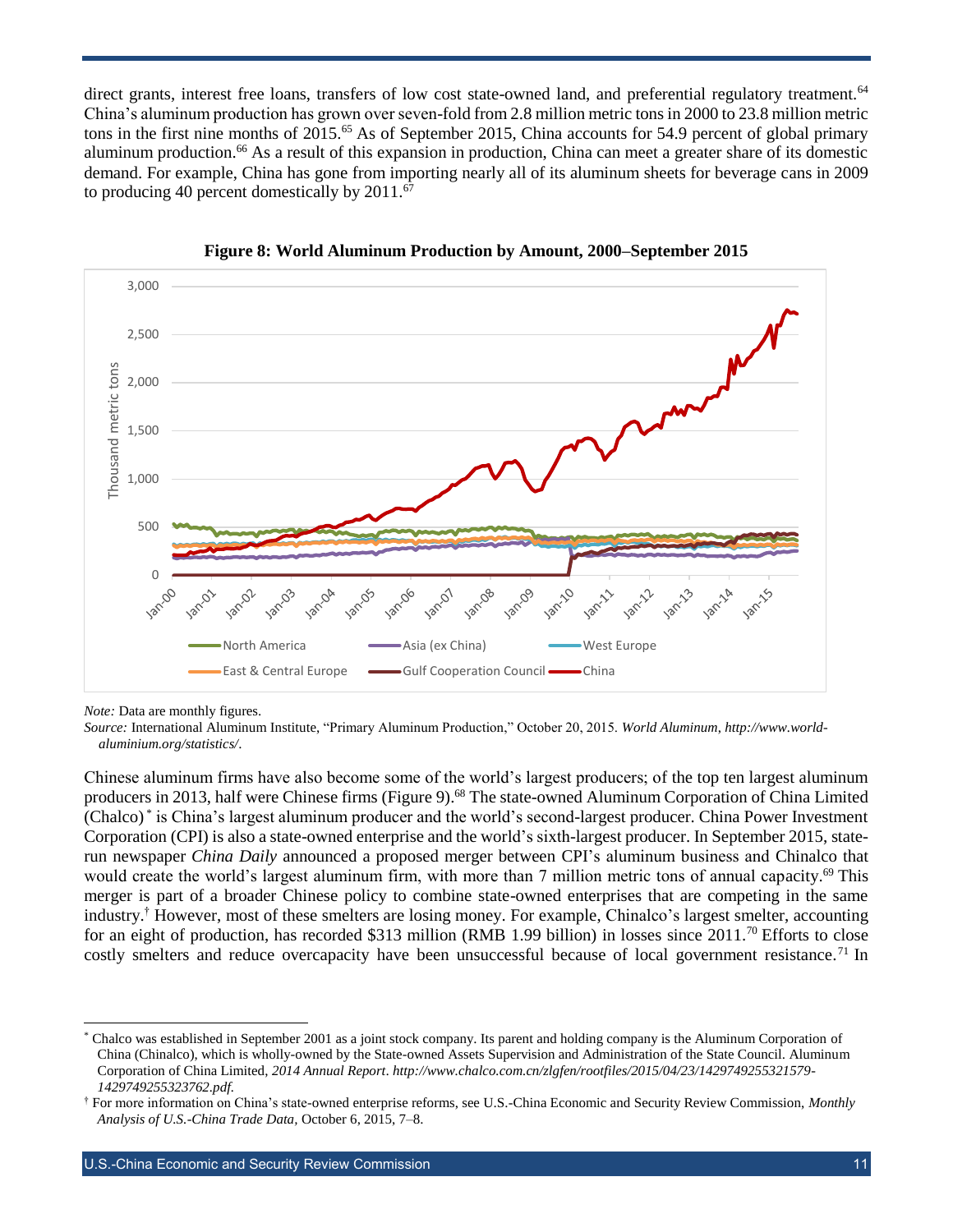October 2015, Chinalco announced plans to close this unprofitable smelter but reversed plans a week later after local officials lowered electricity prices in an effort to maintain economic growth and employment.<sup>72</sup>





## **Chinese Excess Production**

The rapid growth in Chinese demand led global and domestic producers to ramp up production.<sup>73</sup> However, overestimations of Chinese demand and the quick expansion of China's domestic industry contributed to an enormous buildup of inventory.<sup>74</sup> Industry estimates expect approximately one million metric tons of excess supply this year alone, contributing to a 27 percent drop in aluminum prices over the past year.<sup>75</sup> These falling prices and high operating costs are putting significant pressure on aluminum firms' bottom lines. In October 2015, Bank of America estimated that half of the world's aluminum smelters were not profitable.<sup>76</sup> U.S. firm Alcoa estimates that because of the low prices, around 30 percent of global primary production is cash negative; 60–70 percent of these producers are in China.<sup>77</sup> Commodity consulting firm Harbor Intelligence noted that prices will need to rise above current levels to save the remaining U.S. aluminum smelters.<sup>78</sup>

To offset the global oversupply and minimize financial losses, the world's largest aluminum producers have begun to idle or shut down capacity. Russian firm RUSAL, the world's largest aluminum producer,\* idled aluminum smelters in 2013 and is considering a 200,000-metric-ton reduction in annual aluminum production.<sup>79</sup> Alcoa, the largest U.S. aluminum firm, has reduced its smelting capacity by a third since 2007 and announced in November 2015 that it will idle three of its four active U.S. aluminum smelters to improve its cost-competitiveness.<sup>80</sup> Century Aluminum, another U.S. aluminum producer, has also made significant cuts. Alcoa's and Century's combined cuts represent a 30 percent reduction of U.S. aluminum production and have lowered U.S. aluminum output to its lowest levels since the 1950s.<sup>81</sup> In spite of these cuts, Daniel Briesemann, an analyst at Commerzbank AG, wrote "it's just

<sup>\*</sup> RUSAL accounted for 7 percent of world's total aluminum production and 7 percent of global alumina output in 2014. RUSAL, "Press Release: UC RUSAL Announces Third Quarter 2015 Operating Results," October 28, 2015. *[http://www.rusal.ru/upload/uf/98d/28%2010%202015%20RUSAL\\_Trading%20update%203Q15%20ENG.pdf](http://www.rusal.ru/upload/uf/98d/28%2010%202015%20RUSAL_Trading%20update%203Q15%20ENG.pdf)*.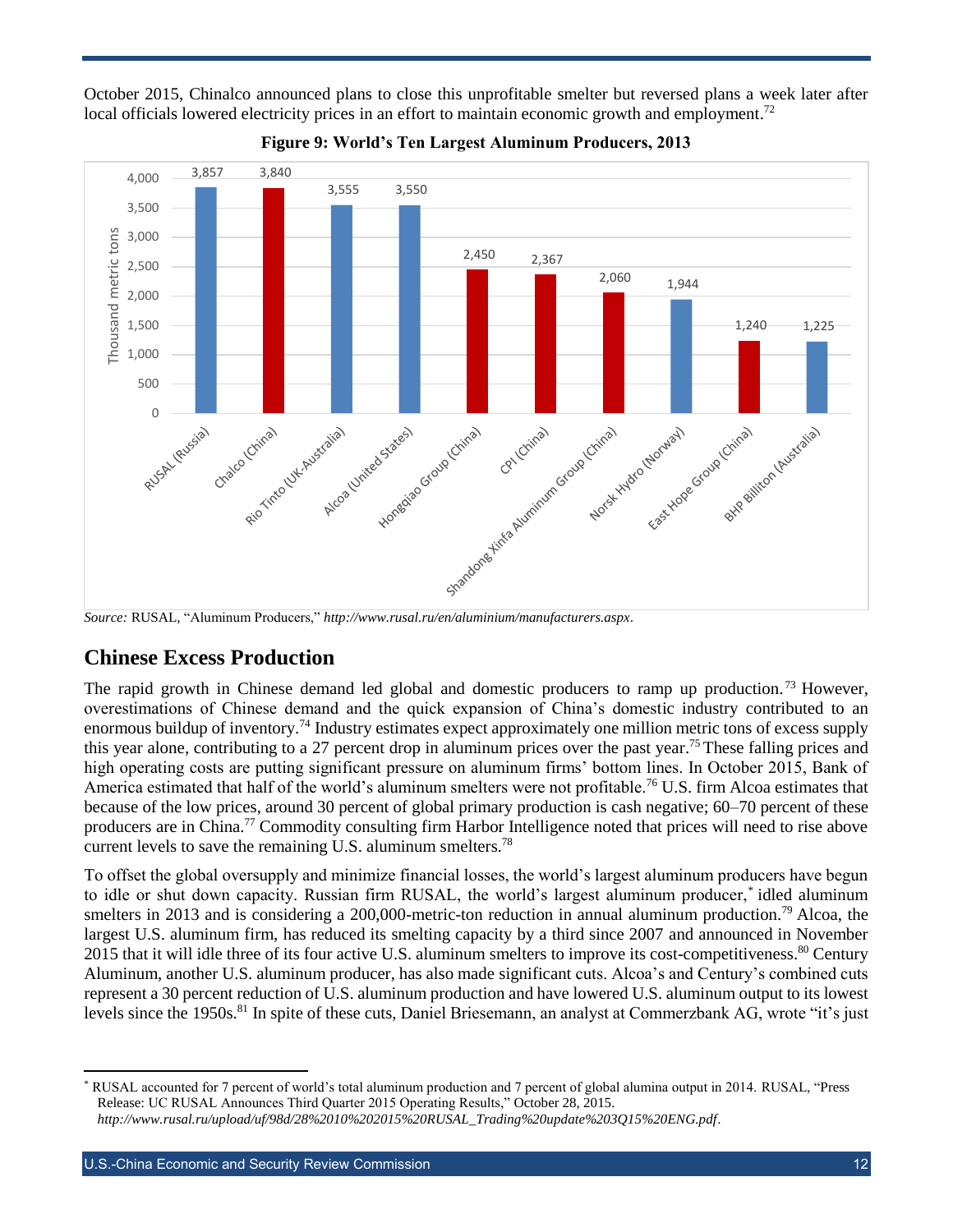a drop in the ocean if you see how much aluminum is still produced in China and how many capacities are still being built there."<sup>82</sup>

China is replacing its most outdated and costly smelters with new, more efficient ones.<sup>83</sup> Between January and May 2015, China increased its aluminum capacity by one million tons per year.<sup>84</sup> Bloomberg Intelligence analyst Yi Zhu predicts China will account for 90 percent of the increase in global capacity this year.<sup>85</sup> While increases in capacity usually signal growth in a sector, Chinese firms are largely producing at a loss. In the third quarter of 2015, the consulting firm AZ China found that while production costs fell 4 percent on average, over 90 percent of China's aluminum capacity is "under water on a cash cost basis."<sup>86</sup> For example, Chalco lost \$2.6 billion (RMB 16.2 billion) in 2014 and an estimated \$179.3 million (RMB 1.14 billion) in the first half of  $2015$ .<sup>87</sup>

While under normal circumstances such losses would encourage firms to shut down capacity, "in China, production growth and demand growth are completely divorced," according to Uday Patel, a senior analyst at Wood Mackenzie. <sup>88</sup> This divide allows political factors such as employment to influence business decisions over profitability concerns.<sup>89</sup> As aluminum prices have fallen, the Chinese government has stepped in to buttress its aluminum industry by subsidizing energy, the largest component of production costs, accounting for approximately 40 percent of total costs.<sup>90</sup> In China, energy costs per metric ton of aluminum output are around \$900 compared with the Middle East and Canada, where costs are less than \$350 due to the availability of cheap natural gas and hydropower.<sup>91</sup> To lower these costs, the State Council announced cuts in power prices for coal-fired power plants in April 2015.<sup>92</sup> According to Eoin Dinsmore, an analyst at the business intelligence firm CRU, "It's going to drop production costs by about 2 per cent, not an enormous benefit, but it sends a signal that they want to continue to give these guys support. They are not showing the appetite to rein in the industry at the moment." <sup>93</sup> Additional reductions of on-grid power tariffs of around \$59 (RMB 375) are expected in November 2015 that would further keep unprofitable smelters alive.<sup>94</sup>

#### **Chinese Exports Further Weaken U.S. Smelters**

The U.S. aluminum industry generates \$66 billion in economic output and directly employs 157,000 workers, according to the Aluminum Association, the U.S. aluminum industry trade organization.<sup>95</sup> However, while demand has increased slightly this year, the combined impact of low prices, higher electricity costs, and influx of cheap imports, particularly from China, is putting U.S. smelters out of business and forcing U.S. firms such as Alcoa to transition to more high-end products such as high-grade aluminum for automobiles.<sup>96</sup> Already, 30 percent of U.S. aluminum production has been eliminated.<sup>97</sup>

Under pressure from the continued low prices and oversupply, Alcoa announced in September 2015 that it will separate into two companies.<sup>98</sup> This separation would create one upstream firm focused on bauxite mining, alumina refining, and aluminum production; it would be the world's largest alumina refining system—a key component in aluminum—and remain the world's fourth-largest aluminum producer. The second firm will concentrate on highend aluminum manufacturing for the aerospace and automobile sectors, a far more profitable industry.<sup>99</sup>

Chinese firms have increased their export of subsidized excess production from a little over half a million metric tons in 2001 to 4.3 million metric tons in 2014 (see Figure 10). <sup>100</sup> In the first nine months of 2015, China's global aluminum exports increased 17.7 percent over the same period last year.<sup>101</sup> The addition of new supply to an already weak global aluminum market has placed downward pressure on global prices and further weakened U.S. producers' profit margins.<sup>102</sup> In August 2015, following the closure of an aluminum smelter in Kentucky, Michael Bless, President and CEO of the U.S.-based aluminum manufacturer Century Aluminum Company, stated that "Chinese overcapacity and the improper export of heavily subsidized Chinese aluminum products have undercut an otherwise viable plant."103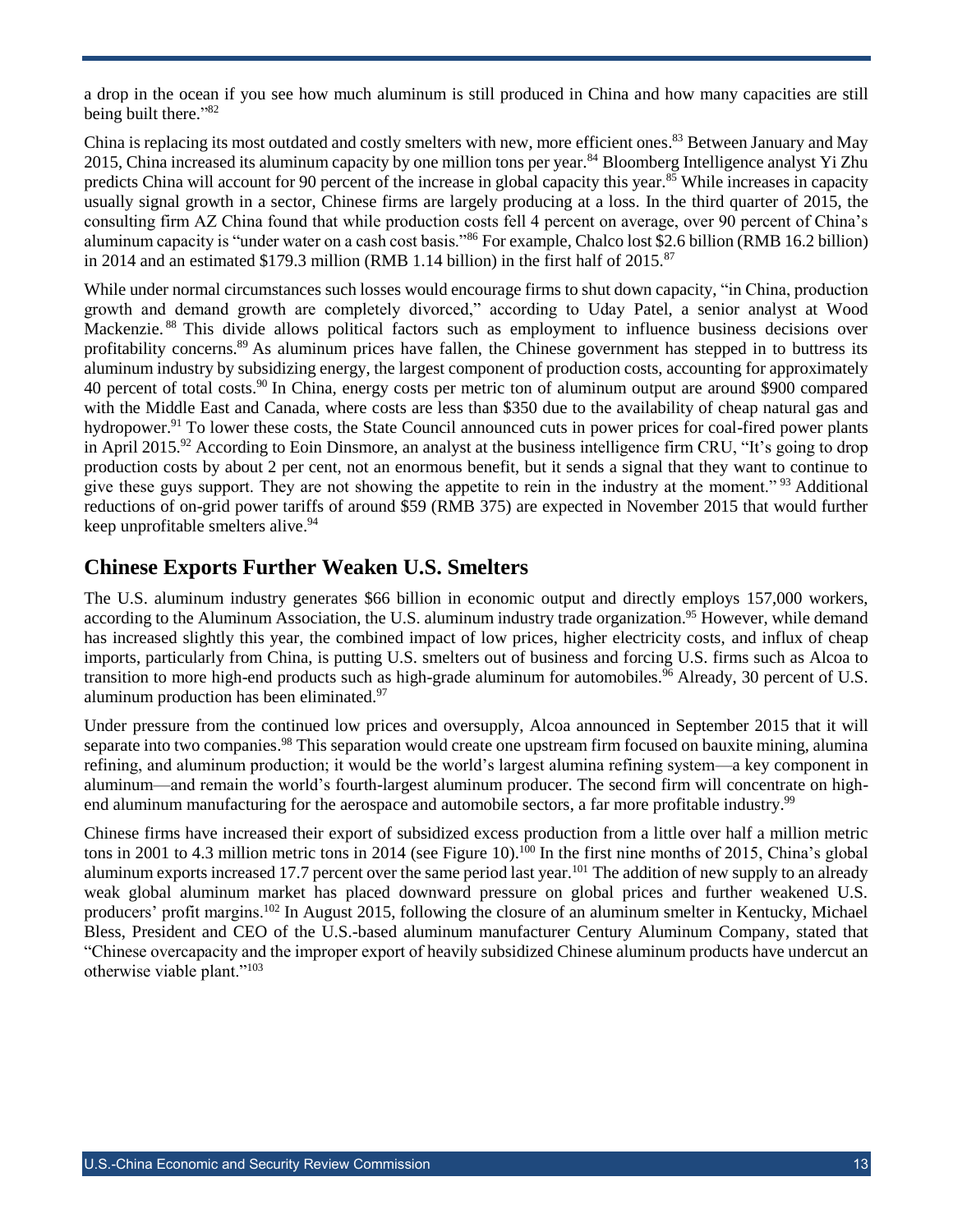

**Figure 10: China's Global Aluminum Exports, 2001–September 2015**

*Note:* Exports include unwrought aluminum and aluminum products. 2015 data through September. *Source:* China General Administration of Customs via CEIC.

From 2012 to 2014, U.S. imports of semi-fabricated aluminum products from China increased 115 percent, according to data from the Aluminum Association, the U.S. aluminum industry trade group.<sup>104</sup> These Chinese imports have quickly gained market share from around 14 percent in 2012 to nearly 28 percent of all imports in 2014.<sup>105</sup> In the first six months of 2015, Chinese imports grew 75 percent year-on-year, accounting for 36 percent of market share.<sup>106</sup>

U.S. firms have accused Chinese exporters of dumping and improper labeling and filed petitions to the DOC.<sup>107</sup> In response to the petition, the DOC has pursued antidumping and countervailing duty investigations against Chinese aluminum exports. <sup>108</sup> These cases have had limited success. In May 2011, DOC imposed antidumping and countervailing duties on U.S. imports of Chinese aluminum extrusions.<sup>109</sup> However, some Chinese companies circumvented these duties by transshipping production through a third country or improper labeling.<sup>110</sup> In October 2015, the trade association Aluminum Extruders Council filed a petition with DOC against Zhongwang Holdings Ltd., China's second largest producer of aluminum extrusions, for systematically and illegally evading duties on aluminum extrusions. $111$ 

Chinese companies are also avoiding Chinese government regulations to boost exports. While China's Ministry of Finance applies a 15 percent export duty on aluminum exports, it provides a value-added tax refund for semifabricated aluminum products. China's Ministry of Finance sought to use the value-added tax refund in order to incentivize higher-value-added production, but instead, some Chinese firms have sought to circumvent the 15 percent export duty on aluminum and earn the 13 percent value-added tax refund by transshipping or mislabeling exports.<sup>112</sup> In a letter to the U.S. Trade Representative in September 2015, the Aluminum Association wrote that improper labeling of exports "create[s] an unlevel playing field for aluminum producers in North America and around the world, and lead to distortions in the marketplace that have ripple effects across the entire industry."<sup>113</sup>

For inquiries, please contact a member of our economics and trade team (Nargiza Salidjanova, *[nsalidjanova@uscc.gov](mailto:nsalidjanova@uscc.gov)*; Kevin Rosier, *[krosier@uscc.gov](mailto:krosier@uscc.gov)*; Katherine Koleski, *[kkoleski@uscc.gov](mailto:kkoleski@uscc.gov)*; Matthew Snyder, *[msnyder@uscc.gov](mailto:msnyder@uscc.gov)*; or Sean O'Connor, *so'connor@uscc.gov*).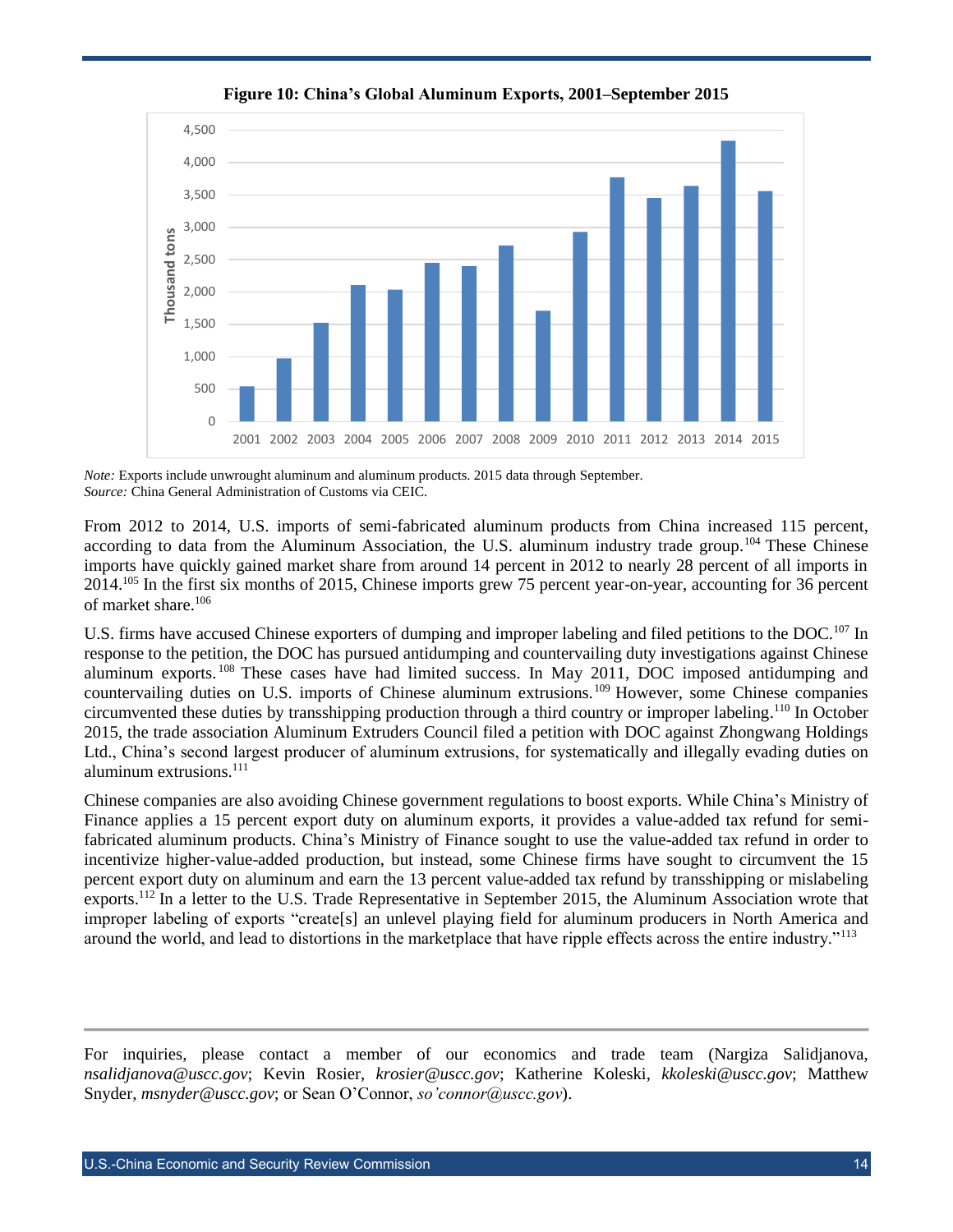**Disclaimer:** The U.S.-China Economic and Security Review Commission was created by Congress to report on the national security implications of the bilateral trade and economic relationship between the United States and the People's Republic of China. For more information, visit *[www.uscc.gov](http://www.uscc.gov/)* or join the Commission on Facebook!

This report is the product of professional research performed by the staff of the U.S.-China Economic and Security Review Commission, and was prepared at the request of the Commission to supports its deliberations. Posting of the report to the Commission's website is intended to promote greater public understanding of the issues addressed by the Commission in its ongoing assessment of U.S.-China economic relations and their implications for U.S. security, as mandated by Public Law 106- 398 and Public Law 109-7. However, it does not necessarily imply an endorsement by the Commission, any individual Commissioner, or the Commission's other professional staff, of the views or conclusions expressed in this staff research report.

## **Endnotes**

l

<sup>2</sup> Gordon G. Chang, "Shrinking China: A Demographic Crisis," *World Affairs*, May/June 2015. *<http://www.worldaffairsjournal.org/article/shrinking-china-demographic-crisis>*.

<sup>4</sup> BBC, "China Formally Eases One-Child Policy," December 28, 2013. *<http://www.bbc.com/news/world-asia-china-25533339>*.

<sup>5</sup> Mariano Castillo, "China to Ease One-Child Policy, Abolish Labor Camps, Report Says," CNN, November 16, 2013. *http://www.cnn.com/2013/11/15/world/asia/china-one-child-policy/*.

- <sup>6</sup> Chris Buckley, "China to End One-Child Policy, Allowing Families Two Children," *New York Times*, October 29, 2015. *http://www.nytimes.com/2015/10/30/world/asia/china-end-one-child-policy.html*.
- <sup>7</sup> Didi Kirsten Tatlow, "Costs, Not Just Law, Deterred Chinese Couples from another Child," *New York Times*, October 29, 2015. *[http://www.nytimes.com/2015/10/30/world/asia/china-ending-one-child-policy.html;H](http://www.nytimes.com/2015/10/30/world/asia/china-ending-one-child-policy.html;)aze Fan, "Why China's Child Policy Doesn't Add up for its Citizens," CNBC, October 30, 2015. http://www.cnbc.com/2015/10/30/why-chinas-child-policy-doesnt-add-up-for-itscitizens.html*.
- <sup>8</sup> Simon Denyer, "China Lifts One-Child Policy Amid Worries over Graying Population," *Washington Post*, October 29, 2015. *https://www.washingtonpost.com/world/asia\_pacific/china-lifts-one-child-policy-amid-worries-of-grayingpopulation/2015/10/29/207fc0e6-7e2b-11e5-beba-927fd8634498\_story.html*.
- <sup>9</sup> Li Qiaoyi, "Fifth Plenum Offers Package of Reforms Set to Stimulate Confidence, Development," *Global Times*, October 29, 2015. *<http://www.globaltimes.cn/content/949827.shtml>*.
- <sup>10</sup> Scott Cendrowski, "China's New 5-Year Plan Is about Growth," *Fortune*, October 30, 2015. *[http://fortune.com/2015/10/30/chinas-new-](http://fortune.com/2015/10/30/chinas-new-5-year-plan-is-about-growth/)[5-year-plan-is-about-growth/](http://fortune.com/2015/10/30/chinas-new-5-year-plan-is-about-growth/)*.
- <sup>11</sup> Sophia Yan, "China Wants to Double its Economy by 2020," CNN, October 30, 2015. *<http://money.cnn.com/2015/10/30/news/economy/china-five-year-plan/>*; Xinhua (English edition), "Key Targets of China's 12th Five-Year Plan," March 5, 2011.
- <sup>12</sup> Li Qiaoyi, "Fifth Plenum Offers Package of Reforms Set to Stimulate Confidence, Development," *Global Times*, October 29, 2015. *<http://www.globaltimes.cn/content/949827.shtml>*.
- <sup>13</sup> Shannon Tiezzi, "China's Fifth Plenum: What You Need to Know," *Diplomat* (Tokyo), October 29, 2015. *<http://thediplomat.com/2015/10/chinas-fifth-plenum-what-you-need-to-know/>*.
- <sup>14</sup> Xinhua (English edition), "China to Extend Old-Age Insurance to All," October 29, 2015; Gabriel Wildau, "China Pension Reform Targets Civil Servant Privileges," *Financial Times*, January 15, 2015. *[http://www.ft.com/intl/cms/s/0/3141eb64-9c97-11e4-a730-](http://www.ft.com/intl/cms/s/0/3141eb64-9c97-11e4-a730-00144feabdc0.html#axzz3qLStXzQg) [00144feabdc0.html#axzz3qLStXzQg](http://www.ft.com/intl/cms/s/0/3141eb64-9c97-11e4-a730-00144feabdc0.html#axzz3qLStXzQg)*.
- <sup>15</sup> Xinhua (Chinese edition), "Chinese Communist Party 18th Central Committee Fifth Plenum Communiqué," October 29, 2015.
- <sup>16</sup> Reuters, "Fitch: Strong Focus on Reform, Rebalancing in China Fifth Plenum." *<http://www.reuters.com/article/2015/10/30/idUSFit93864020151030>*.
- <sup>17</sup> Xinhua (Chinese edition), "Chinese Communist Party 18th Central Committee Fifth Plenum Communiqué," October 29, 2015.
- <sup>18</sup> Xinhua (Chinese edition), "Chinese Communist Party 18th Central Committee Fifth Plenum Communiqué," October 29, 2015.
- <sup>19</sup> Liu Qin, "China Top Officials Outline Greener Give Year Plan," *Climate Change News*, October 30, 2015. *<http://www.climatechangenews.com/2015/10/30/china-top-officials-outline-greener-five-year-plan/>*.
- <sup>20</sup> Shannon Tiezzi, "China's Fifth Plenum: What You Need to Know," *Diplomat* (Tokyo), October 29, 2015. *<http://thediplomat.com/2015/10/chinas-fifth-plenum-what-you-need-to-know/>*.
- <sup>21</sup> Liu Qin, "China Top Officials Outline Greener Five Year Plan," *Climate Change News*, October 30, 2015. *<http://www.climatechangenews.com/2015/10/30/china-top-officials-outline-greener-five-year-plan/>*.
- <sup>22</sup> Sidney Leng, "China's Five-Year Plan Review to Confirm Communist Party Central Committee Expulsions," *South China Morning Post*, October 26, 2015. *[http://www.scmp.com/news/china/policies-politics/article/1872237/chinas-top-officials-confirm-communist](http://www.scmp.com/news/china/policies-politics/article/1872237/chinas-top-officials-confirm-communist-party-committee)[party-committee](http://www.scmp.com/news/china/policies-politics/article/1872237/chinas-top-officials-confirm-communist-party-committee)*; Xinhua (Chinese edition), "Chinese Communist Party 18th Central Committee Fifth Plenum Communiqué," October 29, 2015.
- <sup>23</sup> Xinhua (Chinese edition), "Chinese Communist Party 18th Central Committee Fifth Plenum Communiqué," October 29, 2015.

<sup>1</sup> Xinhua (Chinese edition), "Chinese Communist Party 18th Central Committee Fifth Plenum Communiqué," October 29, 2015.

<sup>3</sup> Edward Wong, "One-Child Rule Is Gone in China, but Scars Will Linger," *New York Times*, October 30, 2015. *<http://www.nytimes.com/2015/10/31/world/asia/one-child-rule-china.html>*.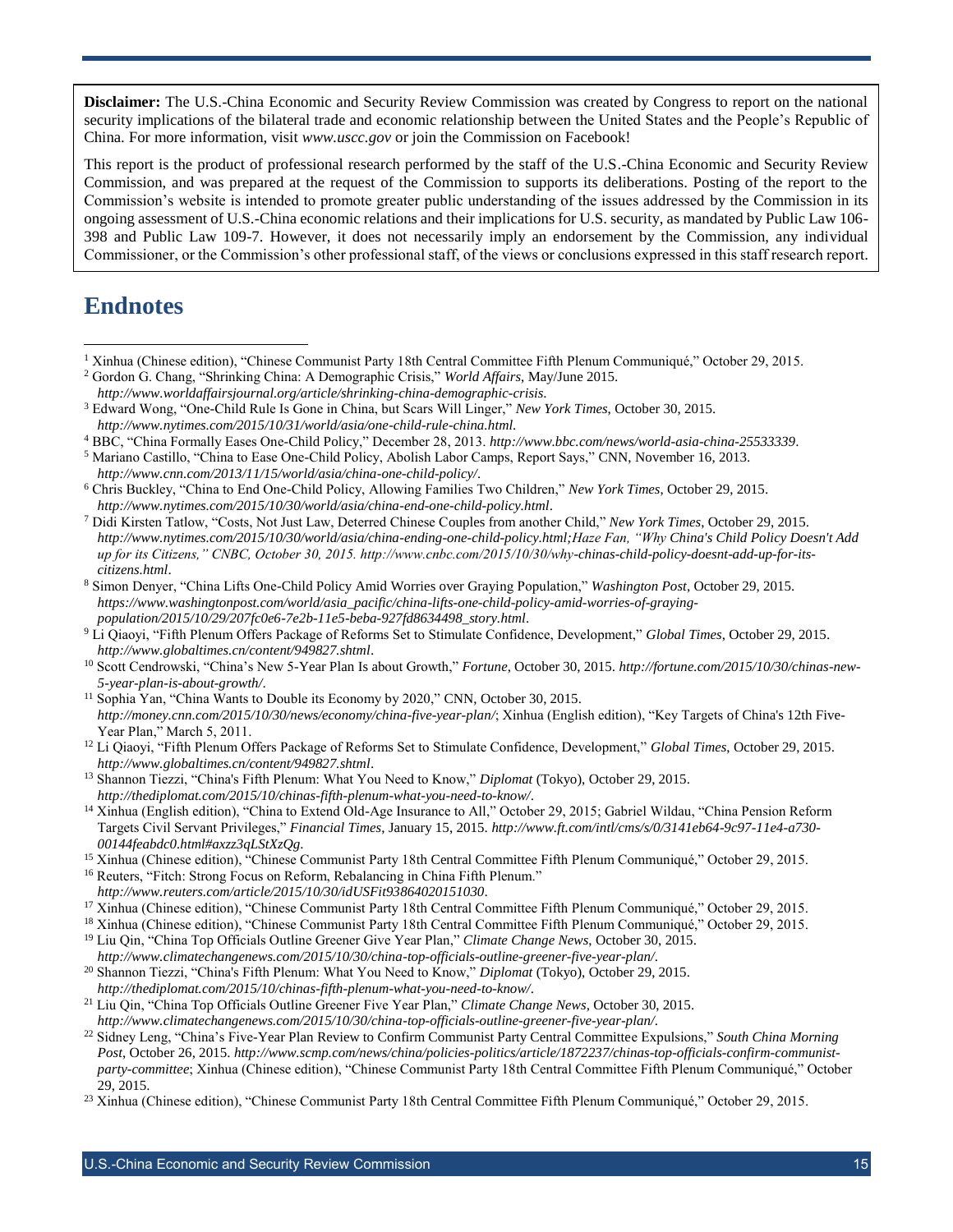- <sup>24</sup> *South China Morning Post*, "Chinese President Xi Jinping's Trusted General in Line for Top PLA Role," October 28, 2015. *<http://www.scmp.com/news/china/diplomacy-defence/article/1873018/chinese-president-xi-jinpings-trusted-general-line-top>*; Xinhua (Chinese edition), "Chinese Communist Party 18th Central Committee Fifth Plenum Communiqué," October 29, 2015.
- <sup>25</sup> Jessica Elgot, "Xi Jingping UK Visit Roundup: Red Flags, Red Carpets, and Greene King," *The Guardian,* October 23, 2015. *<http://www.theguardian.com/world/2015/oct/23/chinese-president-xi-jinping-uk-visit-roundup>*; *Washington Post,* "In Visit with Chinese President Xi Jinping, David Cameron Sells Out," October 23, 2015. *https://www.washingtonpost.com/opinions/in-visit-with-chinesepresident-xi-jinping-david-cameron-sells-out/2015/10/23/85debeb2-79a1-11e5-b9c1-f03c48c96ac2\_story.html.*
- <sup>26</sup> Phillip Inman, "The UK's Deals Worth Billions with China: What Do They Really Mean?" *Guardian*, October 24, 2015. *http://www.theguardian.com/business/2015/oct/24/britains-deals-with-china-billions-what-do-they-mean.*
- <sup>27</sup> Prime Minister's Office, *Joint Press Conference: David Cameron and President Xi Jinping*, October 21, 2015. *https://www.gov.uk/government/speeches/joint-press-conference-david-cameron-and-president-xi-jinping.*
- <sup>28</sup> BBC, "Hinkley Point Nuclear Agreement Reached," October 21, 2015. *http://www.bbc.com/news/business-34587650.*
- <sup>29</sup> Christopher Adams, "EDF Bullish on Hinkley Point Nuclear Deal," *Financial Times*, October 1, 2015. *http://www.ft.com/intl/cms/s/0/912b70e4-683f-11e5-97d0-1456a776a4f5.html#axzz3qMFDiVuU*.
- <sup>30</sup> BBC, "Hinkley Point Nuclear Agreement Reached," October 21, 2015. *http://www.bbc.com/news/business-34587650.*
- <sup>31</sup> George Parker, "UK Paves Path for West's First China-Designed Nuclear Reactor," *Financial Times*, September 21, 2015. *http://www.ft.com/intl/cms/s/0/52462048-5f8b-11e5-a28b-50226830d644.html#axzz3pnjBIwQZ*.
- <sup>32</sup> Phillip Inman, "The UK's Deals Worth Billions with China: What Do They Really Mean?" *Guardian*, October 24, 2015. *http://www.theguardian.com/business/2015/oct/24/britains-deals-with-china-billions-what-do-they-mean*; George Parker, "UK Paves Path for West's First China-Designed Nuclear Reactor," *Financial Times*, September 21, 2015. *http://www.ft.com/intl/cms/s/0/52462048- 5f8b-11e5-a28b-50226830d644.html#axzz3pnjBIwQZ*.
- <sup>33</sup> U.S.-China Economic Security Review Commission, *2014 Annual Report to Congress of the U.S.-China Economic Security Review Commission*, November 2014.
	- *[http://origin.www.uscc.gov/sites/default/files/Annual\\_Report/Chapters/Chapter%201%20Section%204%20U.S.-](http://origin.www.uscc.gov/sites/default/files/Annual_Report/Chapters/Chapter%201%20Section%204%20U.S.-China%20Clean%20Energy%20Cooperation.pdf) [China%20Clean%20Energy%20Cooperation.pdf](http://origin.www.uscc.gov/sites/default/files/Annual_Report/Chapters/Chapter%201%20Section%204%20U.S.-China%20Clean%20Energy%20Cooperation.pdf)*.
- <sup>34</sup> World Nuclear News, "Preparations Continue for Initial CAP1400 Units," April 27, 2015. *http://www.world-nuclear-news.org/NN-Preparations-continue-for-initial-CAP1400-units-2704155.html*
- <sup>35</sup> Anya Litvak, "Westinghouse's Data Stolen despite Big Deal with China," *Pittsburg Post-Gazette*, May 19, 2014. *http://www.postgazette.com/local/city/2014/05/20/Westinghouse-s-data-stolen-despite-big-deal-with-China/stories/201405200086*.
- <sup>36</sup> Alice Ross, "CCB Issues 'Dim-Sum' Bonds in London," *Financial Times*, November 30, 2012. *http://www.ft.com/intl/cms/s/0/5c0313d4-3a4f-11e2-a32f-00144feabdc0.html#axzz3qMFDiVuU*.
- <sup>37</sup> Alice Ross, "CCB Issues 'Dim-Sum' Bonds in London," *Financial Times*, November 30, 2012. *http://www.ft.com/intl/cms/s/0/879f86c2- 7a08-11e3-a3e6-00144feabdc0.html#axzz3qMFDiVuU*.
- <sup>38</sup> Michelle Chen, "Update 2-China Central Bank Launches Debut Dim Sum Bond in London at 3.1 Percent Yield," Reuters, October 20, 2015. *http://www.reuters.com/article/2015/10/20/china-bonds-offshore-idUSL3N12K45F20151020*.
- <sup>39</sup> UK Foreign and Commonwealth Office, *UK-China Joint Statement 2015*, October 22, 2015. *https://www.gov.uk/government/news/ukchina-joint-statement-2015*.
- <sup>40</sup> UK Foreign and Commonwealth Office, *UK-China Joint Statement 2015*, October 22, 2015. *https://www.gov.uk/government/news/ukchina-joint-statement-2015*.
- <sup>41</sup> Andrew Mayeda, "What Will It Mean if the Yuan Gets Reserve Currency Status?" Bloomberg, October 24, 2015. *http://www.bloomberg.com/news/articles/2015-10-24/what-will-it-mean-for-the-yuan-to-get-imf-reserve-currency-nod-*.
- <sup>42</sup> Treasury of the United Kingdom, *Britain Issues Western World's First Sovereign RMB Bond, Largest Ever RMB Bond by Non-Chinese Issuer*, October 14, 2014. *https://www.gov.uk/government/news/britain-issues-western-worlds-first-sovereign-rmb-bond-largest-everrmb-bond-by-non-chinese-issuer*.
- <sup>43</sup> UK Foreign and Commonwealth Office, *UK-China Joint Statement 2015*, October 22, 2015. *https://www.gov.uk/government/news/ukchina-joint-statement-2015*.
- <sup>44</sup> Robin Emmott, "China's Xi Wins EU Pledge to Consider Free-Trade Deal," Reuters, March 31, 2014. *http://www.reuters.com/article/2014/03/31/us-china-eu-idUSBREA2U15J20140331*.
- <sup>45</sup> Philip Stafford, "Plan to Link British and Chinese Stock Markets Faces Hurdles," *Financial Times*, September 22, 2015. *http://www.ft.com/intl/cms/s/0/08842b40-612e-11e5-a28b-50226830d644.html#axzz3qMFDiVuU*.
- <sup>46</sup> UK Foreign and Commonwealth Office, *UK-China Joint Statement 2015*, October 22, 2015 *https://www.gov.uk/government/news/ukchina-joint-statement-2015*.
- <sup>47</sup> *Free Exchange* (*Economist* blog), "Rate Cut Shows That Even China's Government Doesn't Believe Its Own Numbers," October 23, 2015. *<http://www.economist.com/blogs/freeexchange/2015/10/chinas-economy>*.
- <sup>48</sup> Li Keqiang, "Report on the Work of the Government" (Third Session of the 12th National People's Congress, Beijing, China, March 5, 2015).
- <sup>49</sup> Lingling Wei, "China's Central Bank Moves to Spur Economic Growth," *Wall Street Journal*, October 23, 2015*.*
- <sup>50</sup> Bloomberg, "China Takes 'Riskiest' Step by Ending Deposit-Rate Controls," October 23, 2015. *<http://www.bloomberg.com/news/articles/2015-10-23/china-takes-riskiest-step-by-scrapping-deposit-rate-controls>*.
- 
- <sup>51</sup> Lingling Wei, "China's Central Bank Moves to Spur Economic Growth," *Wall Street Journal*, October 23, 2015.
- <sup>52</sup> China's National Bureau of Statistics via CEIC.

l

<sup>53</sup> Markit Economics, "Caixin China General Manufacturing PMI," November 2, 2015. *<http://www.markiteconomics.com/Survey/Page.mvc/PressReleases>*.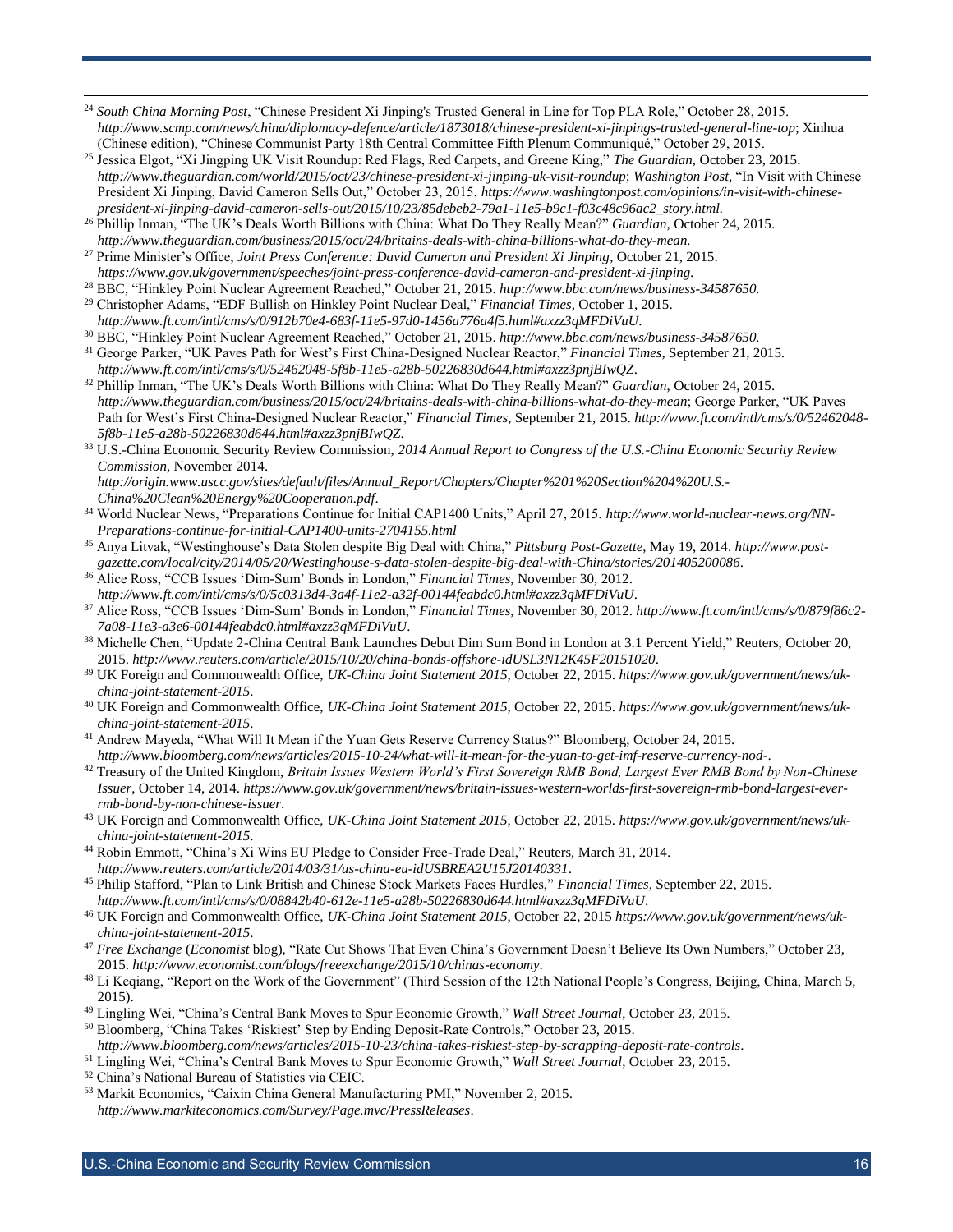<sup>54</sup> Markit Economics, "Caixin China General Manufacturing PMI," November 2, 2015.

*<http://www.markiteconomics.com/Survey/Page.mvc/PressReleases>*.

- <sup>55</sup> Sukhbir Dhillon, "Rusal Plc Maintains Steady Aluminum Production in Third Quarter Even Though Price Falls," *TopNews* (Arab Emirates), October 28, 2015. *[http://topnews.ae/content/221826-rusal-plc-maintains-steady-aluminium-production-third-quarter-even](http://topnews.ae/content/221826-rusal-plc-maintains-steady-aluminium-production-third-quarter-even-though-price-falls)[though-price-falls](http://topnews.ae/content/221826-rusal-plc-maintains-steady-aluminium-production-third-quarter-even-though-price-falls)*; Bloomberg, "China Power Price Cut May Mean More Pain for Aluminum Market," October 28, 2015. *<http://www.bloomberg.com/news/articles/2015-10-29/electric-shock-aluminum-set-for-losses-as-china-cheapens-power>*.
- <sup>56</sup> Bloomberg, "China Power Price Cut May Mean More Pain for Aluminum Market," October 28, 2015. *<http://www.bloomberg.com/news/articles/2015-10-29/electric-shock-aluminum-set-for-losses-as-china-cheapens-power>*.
- <sup>57</sup> Thomas Bradtke et al., "What Caused the Aluminum Industry's Crisis," *Boston Consulting Group*, June 24, 2013. *[https://www.bcgperspectives.com/content/articles/metals\\_mining\\_corporate\\_strategy\\_portfolio\\_management\\_what\\_caused\\_aluminum\\_i](https://www.bcgperspectives.com/content/articles/metals_mining_corporate_strategy_portfolio_management_what_caused_aluminum_industry_crisis/) [ndustry\\_crisis/](https://www.bcgperspectives.com/content/articles/metals_mining_corporate_strategy_portfolio_management_what_caused_aluminum_industry_crisis/)*.
- <sup>58</sup> Thomas Bradtke et al., "What Caused the Aluminum Industry's Crisis," *Boston Consulting Group*, June 24, 2013. *[https://www.bcgperspectives.com/content/articles/metals\\_mining\\_corporate\\_strategy\\_portfolio\\_management\\_what\\_caused\\_aluminum\\_i](https://www.bcgperspectives.com/content/articles/metals_mining_corporate_strategy_portfolio_management_what_caused_aluminum_industry_crisis/) [ndustry\\_crisis/](https://www.bcgperspectives.com/content/articles/metals_mining_corporate_strategy_portfolio_management_what_caused_aluminum_industry_crisis/)*.
- <sup>59</sup> RUSAL, "All About Aluminum," 2015. *http://www.aluminiumleader.com/production/how\_aluminium\_is\_produced/*.
- <sup>60</sup> Wood Mackenzie via RUSAL, "China." *http://www.rusal.ru/en/aluminium/key\_markets/china.aspx*.
- <sup>61</sup> Alcoa, "3rd Quarter Earning Conference," October 8, 2015. *[http://www.alcoa.com/global/en/investment/pdfs/2015\\_3Q\\_Earnings\\_Presentation.pdf](http://www.alcoa.com/global/en/investment/pdfs/2015_3Q_Earnings_Presentation.pdf)*.
- <sup>62</sup> RUSAL, "China." *http://www.rusal.ru/en/aluminium/key\_markets/china.aspx*.
- <sup>63</sup> International Aluminum Institute, "Primary Aluminum Production," October 20, 2015. *World Aluminum*, *[http://www.world](http://www.world-aluminium.org/statistics/)[aluminium.org/statistics/](http://www.world-aluminium.org/statistics/)*.
- <sup>64</sup> Alex Lawson, "Aluminum Cos, Demand US Action Against Chinese Subsidies," *Law360*, November 2, 2015. *<http://www.law360.com/articles/721873/aluminum-cos-demand-us-action-against-chinese-subsidies>*.
- <sup>65</sup> International Aluminum Institute, "Primary Aluminum Production," October 20, 2015. *World Aluminum*, *[http://www.world](http://www.world-aluminium.org/statistics/)[aluminium.org/statistics/](http://www.world-aluminium.org/statistics/)*.
- <sup>66</sup> International Aluminum Institute, "Primary Aluminum Production," October 20, 2015. *World Aluminum*, *[http://www.world](http://www.world-aluminium.org/statistics/)[aluminium.org/statistics/](http://www.world-aluminium.org/statistics/)*.
- <sup>67</sup> Thomas Bradtke et al., "What Caused the Aluminum Industry's Crisis," *Boston Consulting Group*, June 24, 2013. *[https://www.bcgperspectives.com/content/articles/metals\\_mining\\_corporate\\_strategy\\_portfolio\\_management\\_what\\_caused\\_aluminum\\_i](https://www.bcgperspectives.com/content/articles/metals_mining_corporate_strategy_portfolio_management_what_caused_aluminum_industry_crisis/) [ndustry\\_crisis/](https://www.bcgperspectives.com/content/articles/metals_mining_corporate_strategy_portfolio_management_what_caused_aluminum_industry_crisis/)*.
- <sup>68</sup> RUSAL, "Press Release: UC RUSAL Announces Third Quarter 2015 Operating Results," October 28, 2015. *[http://www.rusal.ru/upload/uf/98d/28%2010%202015%20RUSAL\\_Trading%20update%203Q15%20ENG.pdf](http://www.rusal.ru/upload/uf/98d/28%2010%202015%20RUSAL_Trading%20update%203Q15%20ENG.pdf)*.
- <sup>69</sup> *China Daily* (English edition), "Aluminum Companies Consider Consolidation under SOE Reform Program," *China Mining*, September 6, 2015. *<http://en.chinamining.com.cn/News/2015-09-06/1441503244d73599.html>*.
- <sup>70</sup> Polly Yam, "Chinalco Plans Shutdown of Biggest Aluminum Smelter: Report," Reuters, October 16, 2015. *<http://www.reuters.com/article/2015/10/16/us-chinalco-aluminium-outputcut-idUSKCN0SA2E020151016>*.
- <sup>71</sup> Polly Yam, "Chinalco Plans Shutdown of Biggest Aluminum Smelter: Report," Reuters, October 16, 2015. *<http://www.reuters.com/article/2015/10/16/us-chinalco-aluminium-outputcut-idUSKCN0SA2E020151016>*; Polly Yam, "Chinalco's Liancheng Aluminum Smelter Delays Shutdown – Sources," Reuters, October 29, 2015. *<http://af.reuters.com/article/metalsNews/idAFL3N12T42U20151029?pageNumber=2&virtualBrandChannel=0&sp=true>*.
- <sup>72</sup> Polly Yam, "Chinalco's Liancheng Aluminum Smelter Delays Shutdown Sources," Reuters, October 29, 2015. *<http://af.reuters.com/article/metalsNews/idAFL3N12T42U20151029?pageNumber=2&virtualBrandChannel=0&sp=true>*.
- <sup>73</sup> Thomas Bradtke et al., "What Caused the Aluminum Industry's Crisis," *Boston Consulting Group*, June 24, 2013. *[https://www.bcgperspectives.com/content/articles/metals\\_mining\\_corporate\\_strategy\\_portfolio\\_management\\_what\\_caused\\_aluminum\\_i](https://www.bcgperspectives.com/content/articles/metals_mining_corporate_strategy_portfolio_management_what_caused_aluminum_industry_crisis/) [ndustry\\_crisis/](https://www.bcgperspectives.com/content/articles/metals_mining_corporate_strategy_portfolio_management_what_caused_aluminum_industry_crisis/)*.
- <sup>74</sup> Thomas Bradtke et al., "What Caused the Aluminum Industry's Crisis," *Boston Consulting Group*, June 24, 2013. *[https://www.bcgperspectives.com/content/articles/metals\\_mining\\_corporate\\_strategy\\_portfolio\\_management\\_what\\_caused\\_aluminum\\_i](https://www.bcgperspectives.com/content/articles/metals_mining_corporate_strategy_portfolio_management_what_caused_aluminum_industry_crisis/) [ndustry\\_crisis/](https://www.bcgperspectives.com/content/articles/metals_mining_corporate_strategy_portfolio_management_what_caused_aluminum_industry_crisis/)*.
- <sup>75</sup> Alcoa, "3rd Quarter Earning Conference," October 8, 2015. *[http://www.alcoa.com/global/en/investment/pdfs/2015\\_3Q\\_Earnings\\_Presentation.pdf](http://www.alcoa.com/global/en/investment/pdfs/2015_3Q_Earnings_Presentation.pdf)*; Sukhbir Dhillon, "Rusal Plc Maintains Steady Aluminum Production in Third Quarter Even Though Price Falls," *TopNews* (Arab Emirates), October 28, 2015. *<http://topnews.ae/content/221826-rusal-plc-maintains-steady-aluminium-production-third-quarter-even-though-price-falls>*; and Bloomberg, "China Power Price Cut May Mean More Pain for Aluminum Market," October 28, 2015. *<http://www.bloomberg.com/news/articles/2015-10-29/electric-shock-aluminum-set-for-losses-as-china-cheapens-power>*.
- <sup>76</sup> Henry Lazenby, "Half of the World's Aluminum Smelters Not Profitable, Price Could Fall Below \$1,200/t," *Mining Weekly*, October 23, 2015. *[http://www.miningweekly.com/article/half-of-worlds-aluminium-smelters-not-profitable-price-could-fall-below-1-200t-2015-10-](http://www.miningweekly.com/article/half-of-worlds-aluminium-smelters-not-profitable-price-could-fall-below-1-200t-2015-10-23) [23](http://www.miningweekly.com/article/half-of-worlds-aluminium-smelters-not-profitable-price-could-fall-below-1-200t-2015-10-23)*.
- <sup>77</sup> Alcoa, "3rd Quarter Earning Conference," October 8, 2015. *[http://www.alcoa.com/global/en/investment/pdfs/2015\\_3Q\\_Earnings\\_Presentation.pdf](http://www.alcoa.com/global/en/investment/pdfs/2015_3Q_Earnings_Presentation.pdf)*.
- <sup>78</sup> Bloomberg, "China Power Price Cut May Mean More Pain for Aluminum Market," October 28, 2015. *<http://www.bloomberg.com/news/articles/2015-10-29/electric-shock-aluminum-set-for-losses-as-china-cheapens-power>*.
- <sup>79</sup> RUSAL, "Press Release: UC RUSAL Announces Third Quarter 2015 Operating Results," October 28, 2015. *[http://www.rusal.ru/upload/uf/98d/28%2010%202015%20RUSAL\\_Trading%20update%203Q15%20ENG.pdf](http://www.rusal.ru/upload/uf/98d/28%2010%202015%20RUSAL_Trading%20update%203Q15%20ENG.pdf)*.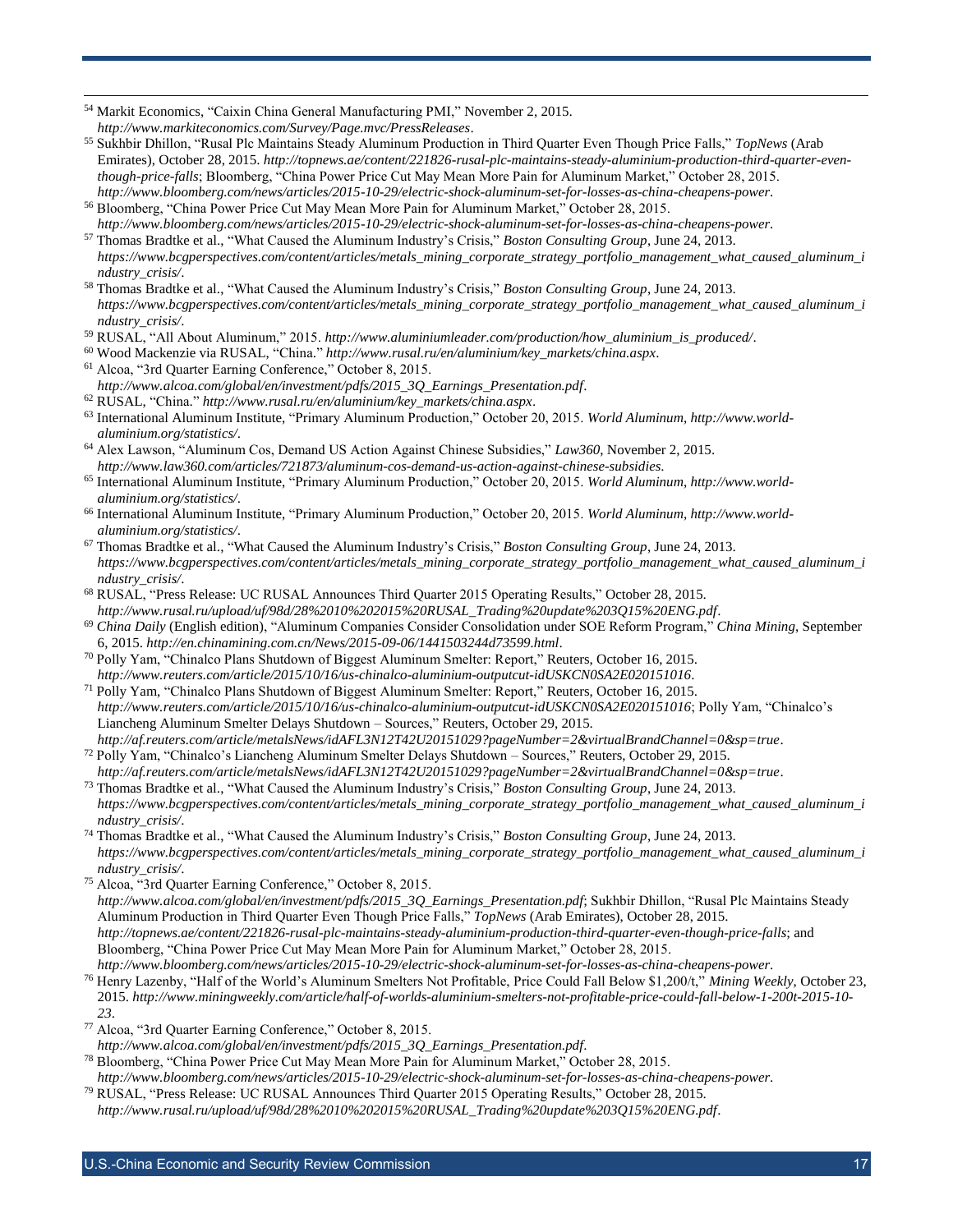- <sup>80</sup> Mark O'Hara, "What Value Proposition Could Alcoa's Upstream Company Offer?" *Market Realist*, September 30, 2015. *<http://marketrealist.com/2015/09/value-proposition-alcoa-upstream-company-offer/>*; Luc Cohen, "Alcoa Idling Three U.S. Aluminum Smelters as Prices Bite," Reuters, November 3, 2015. *[http://www.reuters.com/article/2015/11/03/us-alcoa-smelter](http://www.reuters.com/article/2015/11/03/us-alcoa-smelter-idUSKCN0SS0ZW20151103)[idUSKCN0SS0ZW20151103](http://www.reuters.com/article/2015/11/03/us-alcoa-smelter-idUSKCN0SS0ZW20151103)*.
- <sup>81</sup> Luc Cohen, "Alcoa Idling Three U.S. Aluminum Smelters as Prices Bite," Reuters, November 3, 2015. *<http://www.reuters.com/article/2015/11/03/us-alcoa-smelter-idUSKCN0SS0ZW20151103>*.

- <sup>82</sup> Agnieszka De Sousa, "Aluminum Climbs as Alcoa Shrinks Capacity on China Export Deluge," Bloomberg Business, November 2, 2015. *<http://www.bloomberg.com/news/articles/2015-11-03/aluminum-extends-gains-after-alcoa-announces-capacity-cuts>*.
- <sup>83</sup> Biman Mukherji, "China's Aluminum Producers Stare down Price Plunge," *Wall Street Journal*, August 4, 2015. *http://www.wsj.com/articles/chinas-aluminum-producers-stare-down-price-plunge-1438686345*.
- <sup>84</sup> Biman Mukherji, "Easing Chinese Aluminum Exports Could Bring Relief to Metal Prices," *Wall Street Journal*, September 11, 2015. *<http://www.wsj.com/articles/easing-chinese-aluminum-exports-could-bring-relief-to-metal-prices-1441969492>*.
- <sup>85</sup> Joe Deaux and Sonja Elmquist, "Alcoa Sees Oversupplied Aluminum Market Shifting to Deficit," Bloomberg, October 8, 2015 (Updated October 9, 2015). *http://www.bloomberg.com/news/articles/2015-10-08/alcoa-reaffirms-aluminum-demand-forecast-sees-2016-deficit*.
- <sup>86</sup> Paul Adkins, "Cash Cost Curve Q3 2015 Client Briefing Not Release," *Black China Blog* (AZ China Limited), October 27, 2015. *<http://az-china.com/black-china-blog/aluminium/cash-cost-curve-q3-2015-client-briefing-note-released/>*.
- <sup>87</sup> Henry Sanderson, "China Measures Set to Boost Aluminum Supply," *Financial Times*, April 9, 2015. *<http://www.ft.com/intl/cms/s/0/54e19340-de9f-11e4-8a01-00144feab7de.html#axzz3pyEXG3NP>*; *Global Times*, "Nation's Aluminum Pioneer Shifts Down to Raw Material," *China Mining*, October 29, 2015. *[http://en.chinamining.com.cn/News/2015-10-](http://en.chinamining.com.cn/News/2015-10-29/1446081441d74299.html) [29/1446081441d74299.html](http://en.chinamining.com.cn/News/2015-10-29/1446081441d74299.html)*.
- <sup>88</sup> Luc Cohen, "China's Rising Output, Price Rout Deepen Aluminum Industry Gloom," Reuters, September 21, 2015. *<http://www.reuters.com/article/2015/09/21/aluminum-smelter-costs-idUSL1N11K2CX20150921>*.
- <sup>89</sup> Luc Cohen, "China's Rising Output, Price Rout Deepen Aluminum Industry Gloom," Reuters, September 21, 2015. *<http://www.reuters.com/article/2015/09/21/aluminum-smelter-costs-idUSL1N11K2CX20150921>*.
- <sup>90</sup>. Bloomberg, "Electric Shock Treatment: Just What Aluminum Doesn't Need," October 29, 2015. *[http://www.mineweb.com/news/industrial-metals-and-minerals/electric-shock-treatment-just-what-aluminum-doesnt-need/.](http://www.mineweb.com/news/industrial-metals-and-minerals/electric-shock-treatment-just-what-aluminum-doesnt-need/)*
- <sup>91</sup> RUSAL, "Aluminum Production Costs," *<http://www.rusal.ru/en/aluminium/energetics.aspx>*; Merton J. Peck, ed. *The World Aluminum Industry in a Changing Energy Era*, Routledge, September 16, 2015
- <sup>92</sup> Henry Sanderson, "China Measures Set to Boost Aluminum Supply," *Financial Times*, April 9, 2015. *<http://www.ft.com/intl/cms/s/0/54e19340-de9f-11e4-8a01-00144feab7de.html#axzz3pyEXG3NP>*.
- <sup>93</sup> Henry Sanderson, "China Measures Set to Boost Aluminum Supply," *Financial Times*, April 9, 2015. *<http://www.ft.com/intl/cms/s/0/54e19340-de9f-11e4-8a01-00144feab7de.html#axzz3pyEXG3NP>*.
- <sup>94</sup> Bloomberg, "Electric Shock Treatment: Just What Aluminum Doesn't Need," October 29, 2015. *[http://www.mineweb.com/news/industrial-metals-and-minerals/electric-shock-treatment-just-what-aluminum-doesnt-need/.](http://www.mineweb.com/news/industrial-metals-and-minerals/electric-shock-treatment-just-what-aluminum-doesnt-need/)*
- <sup>95</sup> The Aluminum Association, "Jobs & Economy," *<http://www.aluminum.org/economy>*.
- <sup>96</sup> U.S. Department of the Interior, U.S. Geological Survey, "Metal Industry Indicators," October 2015. *<http://minerals.usgs.gov/minerals/pubs/mii/1510/miioct15.pdf>*; Biman Mukherji, "China's Aluminum Producers Stare down Price Plunge," *Wall Street Journal*, August 4, 2015. *[http://www.wsj.com/articles/chinas-aluminum-producers-stare-down-price-plunge-](http://www.wsj.com/articles/chinas-aluminum-producers-stare-down-price-plunge-1438686345)[1438686345](http://www.wsj.com/articles/chinas-aluminum-producers-stare-down-price-plunge-1438686345)*; and David Wren, "Gov. Haley: South Carolina Has Done All It Can to Save Century Aluminum Smelter," *The Post and Courier*, October 28, 2015. *<http://www.postandcourier.com/article/20151028/PC05/151029284>*.
- <sup>97</sup> Bloomberg, "China Power Price Cut May Mean More Pain for Aluminum Market," October 28, 2015.
- *<http://www.bloomberg.com/news/articles/2015-10-29/electric-shock-aluminum-set-for-losses-as-china-cheapens-power>*. 98 Alcoa, "Alcoa to Separate into Two Industry-Leading Public Companies, Completing Successful Multi-Year Transformation,"
- September 28, 2015. *[http://www.alcoa.com/global/en/news/news\\_detail.asp?pageID=20150928000294en&newsYear=2015](http://www.alcoa.com/global/en/news/news_detail.asp?pageID=20150928000294en&newsYear=2015)*. 99 Alcoa, "Alcoa to Separate into Two Industry-Leading Public Companies, Completing Successful Multi-Year Transformation," September 28, 2015. *[http://www.alcoa.com/global/en/news/news\\_detail.asp?pageID=20150928000294en&newsYear=2015](http://www.alcoa.com/global/en/news/news_detail.asp?pageID=20150928000294en&newsYear=2015)*.
- <sup>100</sup> China General Administration of Customs data via CEIC.
- <sup>101</sup> China General Administration of Customs data via CEIC.
- <sup>102</sup> Luc Cohen, "China's Rising Output, Price Rout Deepen Aluminum Industry Gloom," Reuters, September 21, 2015. *<http://www.reuters.com/article/2015/09/21/aluminum-smelter-costs-idUSL1N11K2CX20150921>*.
- <sup>103</sup> Luc Cohen and Josephine Mason, "Update 2-Century Aluminum to Idle Kentucky Smelter Due to Weak Prices," Reuters, August 25, 2015. *<http://www.reuters.com/article/2015/08/25/century-aluminum-smelter-idUSL1N1102C720150825>*.
- <sup>104</sup> Aluminum Association, "The Aluminum Association Concerned about CNIA Call for Removal of Export Tax on Primary Aluminum," September 9, 2015. *[http://www.prnewswire.com/news-releases/the-aluminum-association-concerned-about-cnia-call-for-removal-of](http://www.prnewswire.com/news-releases/the-aluminum-association-concerned-about-cnia-call-for-removal-of-export-tax-on-primary-aluminum-300139858.html)[export-tax-on-primary-aluminum-300139858.html](http://www.prnewswire.com/news-releases/the-aluminum-association-concerned-about-cnia-call-for-removal-of-export-tax-on-primary-aluminum-300139858.html)*.
- 105 Aluminum Association, "The Aluminum Association Concerned about CNIA Call for Removal of Export Tax on Primary Aluminum," September 9, 2015. *[http://www.aluminum.org/news/aluminum-association-concerned-about-cnia-call-removal-export-tax-primary](http://www.aluminum.org/news/aluminum-association-concerned-about-cnia-call-removal-export-tax-primary-aluminum)[aluminum](http://www.aluminum.org/news/aluminum-association-concerned-about-cnia-call-removal-export-tax-primary-aluminum)*.
- 106 Aluminum Association, "The Aluminum Association Concerned about CNIA Call for Removal of Export Tax on Primary Aluminum," September 9, 2015. *[http://www.aluminum.org/news/aluminum-association-concerned-about-cnia-call-removal-export-tax-primary](http://www.aluminum.org/news/aluminum-association-concerned-about-cnia-call-removal-export-tax-primary-aluminum)[aluminum](http://www.aluminum.org/news/aluminum-association-concerned-about-cnia-call-removal-export-tax-primary-aluminum)*.
- <sup>107</sup> U.S. Department of Commerce, International Trade Administration, *Fact Sheet: Commerce Finds Dumping and Subsidization of Aluminum Extrusions from the People's Republic of China*. *[http://enforcement.trade.gov/download/factsheets/factsheet-prc-alum-ext](http://enforcement.trade.gov/download/factsheets/factsheet-prc-alum-ext-adcvd-final-032911.pdf)[adcvd-final-032911.pdf](http://enforcement.trade.gov/download/factsheets/factsheet-prc-alum-ext-adcvd-final-032911.pdf)*; Scott Flaherty, "US Aluminum Cos. Lose CIT Challenge of Duty Scope," *Law360*, January 23, 2014.